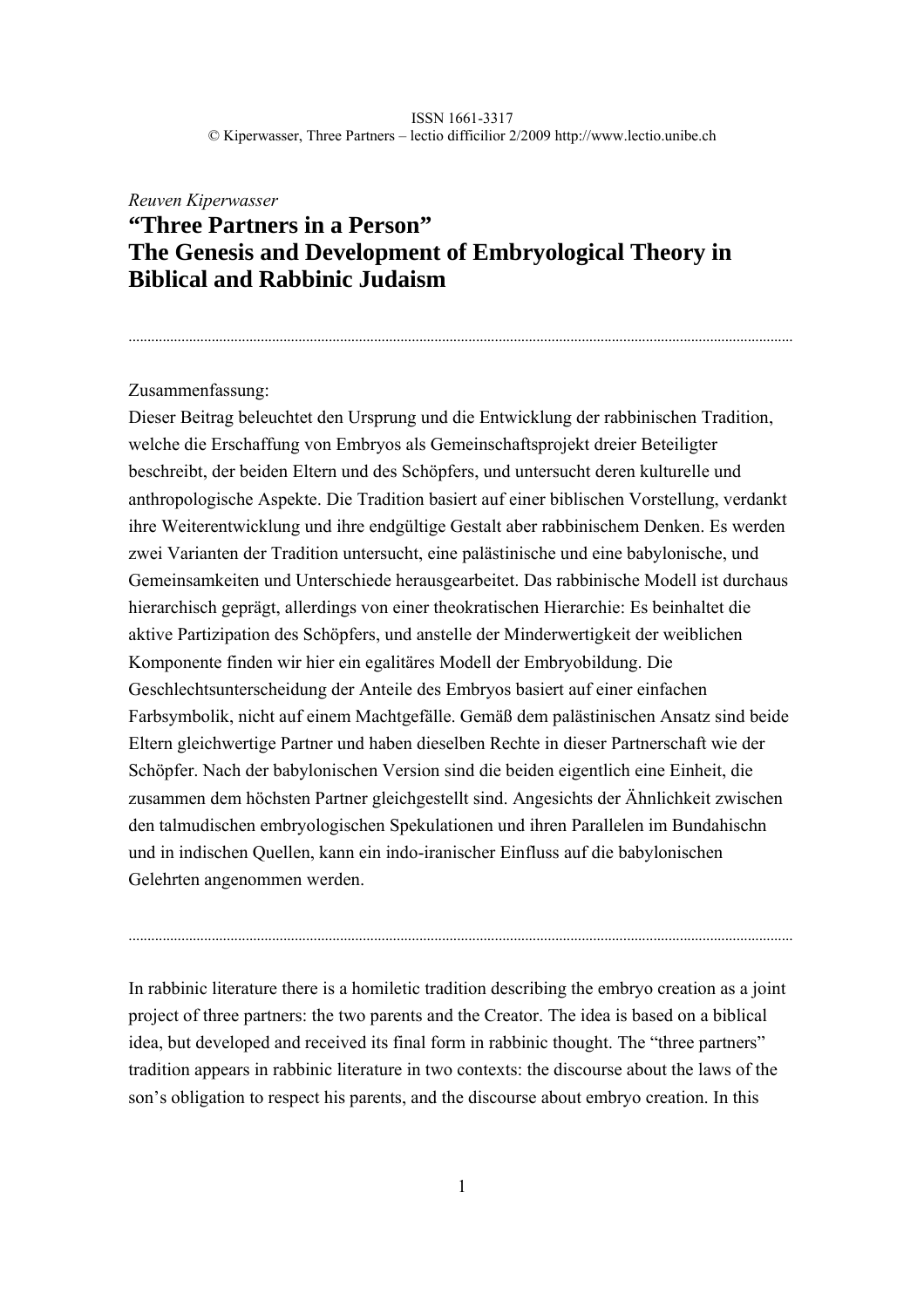paper<sup>1</sup> I will trace the origins of this tradition and discuss in depth the version that appears in an embryologic context and study its cultural and anthropologic aspects.<sup>2</sup> This version has two variants – the Palestinian and the Babylonian. I wish to identify the differences between the Palestinian and Babylonian variants of the tradition and expose the cultural influences on the processes of change that occur in the tradition's form in its migration from Palestine to Babylonia, by comparing the sages' conception theory to other ancient embryological theories.

# **The Biblical Portrait of Conception**

Jobs 10:10 runs as follows:

| You poured me out like milk,                 | הֲלֹא כֶחָלָב תַּתִּיכֵנִי           |
|----------------------------------------------|--------------------------------------|
| Congealed me like cheese                     | וְכַגְּבִנָּה תַקְפִּיאֵנִי          |
| You clothed me with skin and flesh           | עור וּבַשַׂר תַּלְבִּישֵׁנִי         |
| And wove me of bones and sinews <sup>3</sup> | וּבַעֲצָמוֹת וְגִידִים תְּסֹכְבֵנִי: |

In these Job verses the embryo creation is described as cheese production, in which milk is poured into a specific vessel and there, after a specific process in which it is fermented, it consolidates and becomes cheese. The creation of skin, flesh, bones and sinews is viewed here as an advanced level of embryo creation. However, even if the metaphor itself is clear it is difficult to discern from it how the author who produced this metaphor understood the actual formation process. It seems that the milk symbolizes the fathers' semen, reaching the womb, symbolizing the churn, and there the conception process happens.<sup>4</sup> In this way the ancient readers of Job must have understood him as is indicated by Solomon's Wisdom's periphrastic usage of these verses in 7:2:

And in the womb of a mother was I molded into flesh, In ten months' time, compact with blood By the seed of a man and the pressure that accompanies<sup>5</sup>

Although there is no mention of fermentation, it is probable that the mother's womb is here attributed the fermentation capability.<sup>6</sup> Therefore here too the first step of the embryocreation is the semen reaching the womb from which an embryo is formed, after which a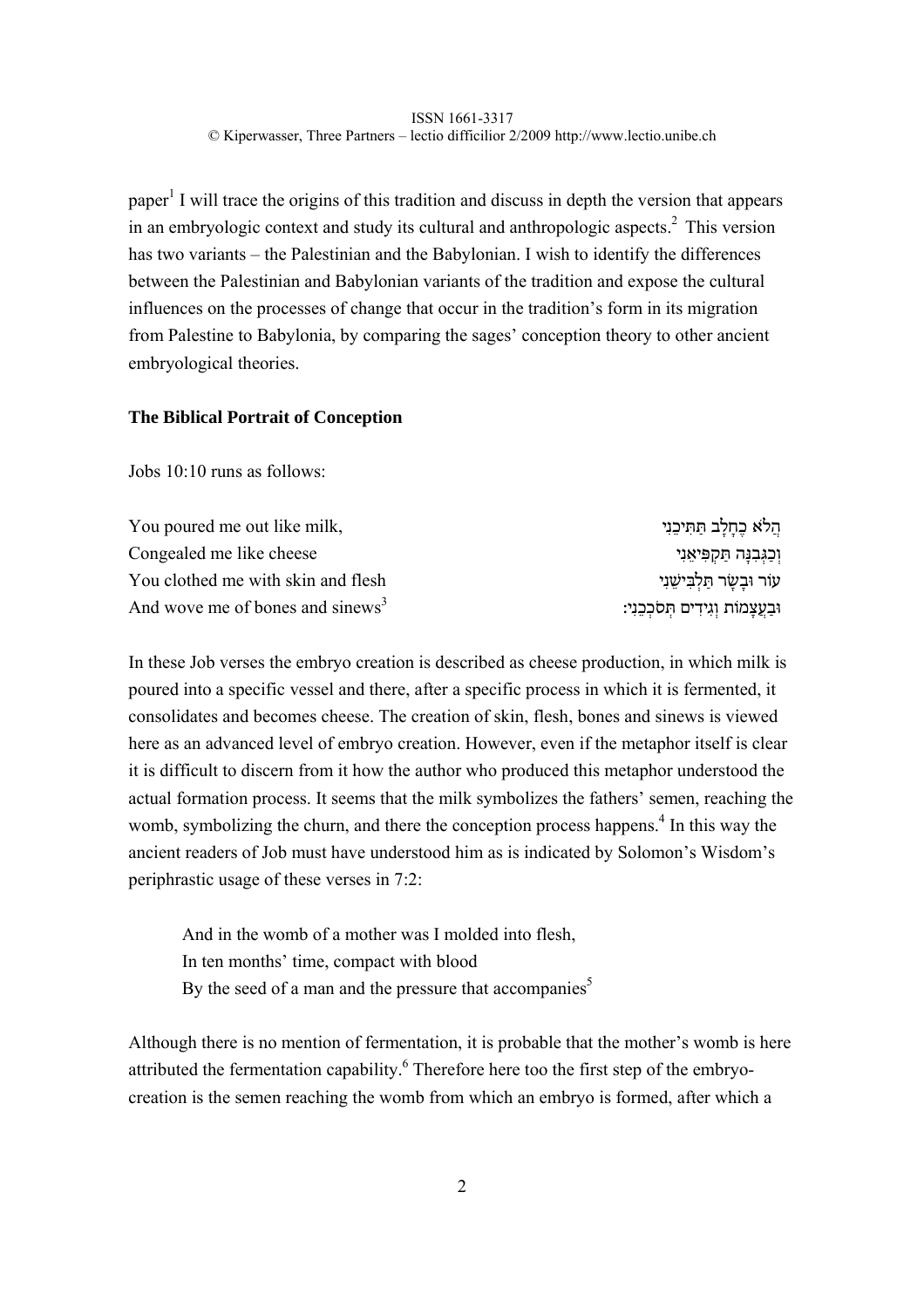body is created, step by step: skin, flesh, sinews, and bones – although the order in which this happens is uncertain. There is no division between parts of the human body attributed to the male and others attributted to the female. Actually the father is not mentioned here at all, but only implied by the mention of his semen, which is being poured into the womb. Also, the Creator's participation is most likely intended here when the soft mass receives form and structure and it is God who "clothes it with skin and flesh and wove together of bones and sinews." The biblical idea of conception implies a tripartite participation, but the clear formulation of it – "There are three partners in a man: The Holy One, blessed be He, his father and his mother" is not stated there, but rather the first appearance of such a model stems from another context.

# **The Primary Context of the "Three Partners" Model in Rabbinic Tradition**

The rabbis too (like the author of the Wisdom of Solomon) took issue with this verse from Job when they developed their embryological theory. They stated explicitly that "there are three partners in a person" and in the following I will discuss in depth this tradition and its development. The primary context of "Three partners" tradition is the law demanding respect for parents, in the tannaitic midrash *Sifra, Aharei Mot-Qedoshim* 1:4-7:7

| It is said: "He who curses his father or    | נאמר מקלל אביו ואמו מות יומת, (שמות כא    |
|---------------------------------------------|-------------------------------------------|
| his mother will surely die" (Exodus         | יז) ונאמר איש איש כי יקלל אלהיו ונשא חטאו |
| $21:17$ ) and it is said "Any person who    | (ויקרא כד טו).                            |
| curses his God will bear his sin"           |                                           |
| (Leviticus $24:15$ ).                       |                                           |
| Scripture thereby establishes an analogy    | הקיש קללות אב ואם לקללת המקום.            |
| between cursing father and mother and       |                                           |
| cursing the Omnipresent                     |                                           |
| But it is impossible to refer to smiting    | אבל אי איפשר לומר מכה כלפי למעלה          |
| heaven. And it is reasonable, for all three | וכן בדין מפני ששלשתם שותפים בו.           |
| of them are partners in him.                |                                           |

This tradition includes a list of midrashic analogies between biblical verses regarding obligatory respect for one's parents and the verses regarding the duty to respect the Lord. The midrashist claims that only for the verse Exodus 21:15, in which the topic is beating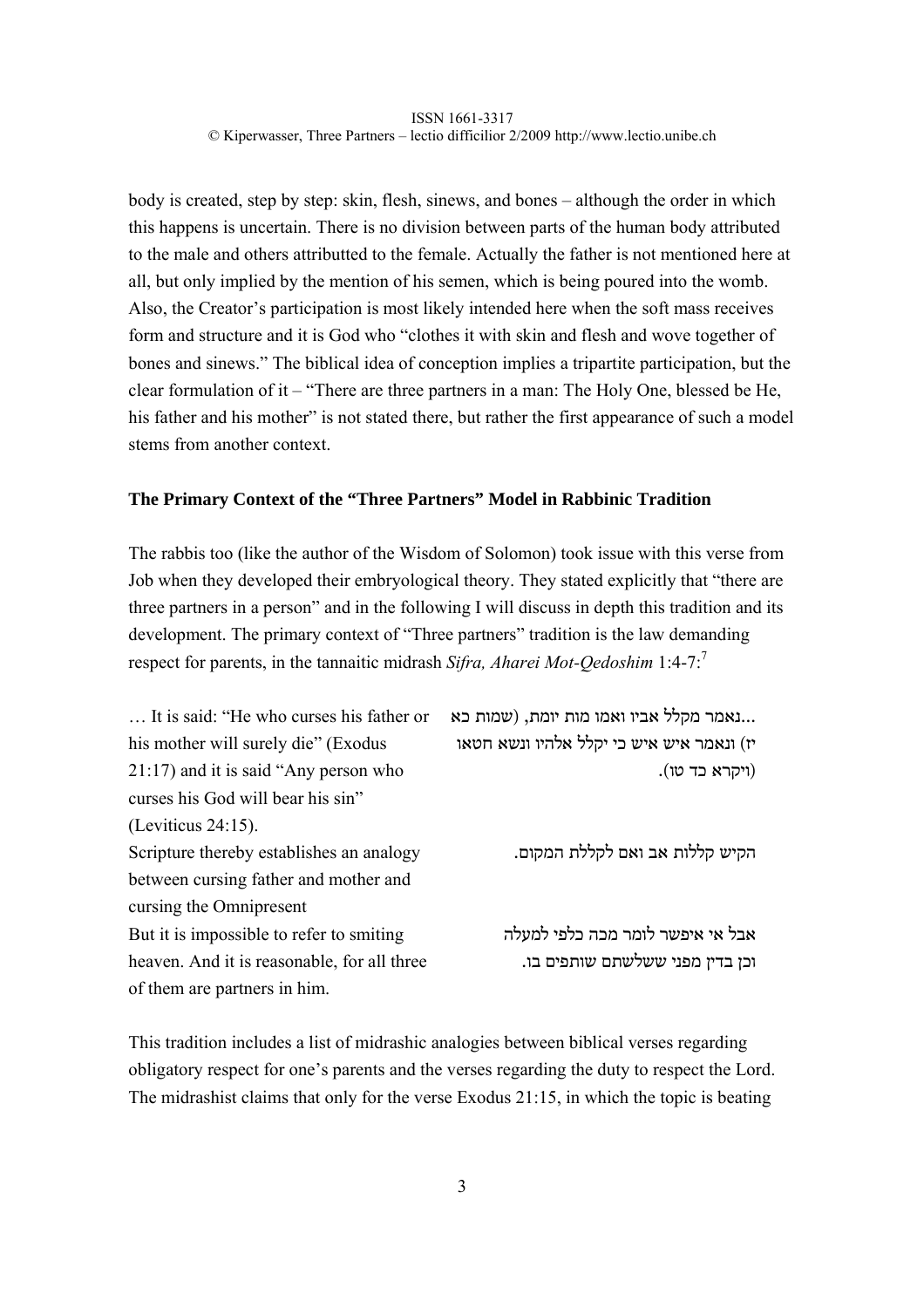parents, is no analogy drawn from similar verses about human-God relations – since such a verse does not and cannot exist because it is not possible to beat God. The list ends with an appendix, claiming that although this analogy is impossible, beating one's parents is as grave as sinning against God because all three are participants in a child's creation: father, mother and God.

# **The Anthropological Development of the "Three Partners" Tradition**

I will discuss the Palestinian redaction first, in order to gain a better chronological outlook. The tradition's location is within an amoraic discussion in the Palestinian Talmud, tractate *Kila'im* and I compare it with its parallel in the Palestinian Talmud, tractate *Berakhot*:

| $^8$ ירושלמי ברכות ח ה, יב ע"ב                                                                                           | $^9$ ירושלמי, כלאים ח $\tau,$ לא ע"ג                                                                                                     |
|--------------------------------------------------------------------------------------------------------------------------|------------------------------------------------------------------------------------------------------------------------------------------|
| ואילו הן הסימנין:<br>אמ' רבי יהודה: כל שאזניו קטנות, אמו סוס<br>ואביו חמור. גדולות, אמו חמורה ואביו סוס.                 | ואלו הן הסימנין:<br>אמר רבי יונה: כל שאזניו קטנות, אמו סוסה<br>ואביו חמור. גדולות, אמו חמורה ואביו סוס.                                  |
| רבי מנא מפקד לאילין דנשיאה: אין בעיתון<br>מיזבון מוליון, תהון זבנין אילין דאודניהון<br>דקיקי', שאמו סוסה ואביו חמור.     | רבי מנא מפקד לאילין דרבי יודן נשיאה: אין<br>בעיתון מיזבון מולוון, תון זבנין לו אזניהון<br>דקיקין, שאמו סוסה ואביו חמור.                  |
|                                                                                                                          | הלובן מן האיש, שממנו מוח ועצמות והגידים.<br>והאודם מן האשה, שממנה העו' והבשר והדם.<br>והרוח והנפש והנשמה משל הקב"ה, ושלשתן<br>שותפין בו. |
| Translation $10$<br>PT Berakhot 8:5, 12b<br>These are the signs <sup>11</sup> :<br>Rabbi Yehuda said: Every [mule] whose | PT Kila'im 8:4, 31c<br>These are the signs:<br>Rabbi Jonah said: Every [mule] whose                                                      |

ears are small – its dam is a mare and its sire – an ass, [and every mule whose ears

ears are small – its dam is a mare and its sire – an ass [and every mule whose ears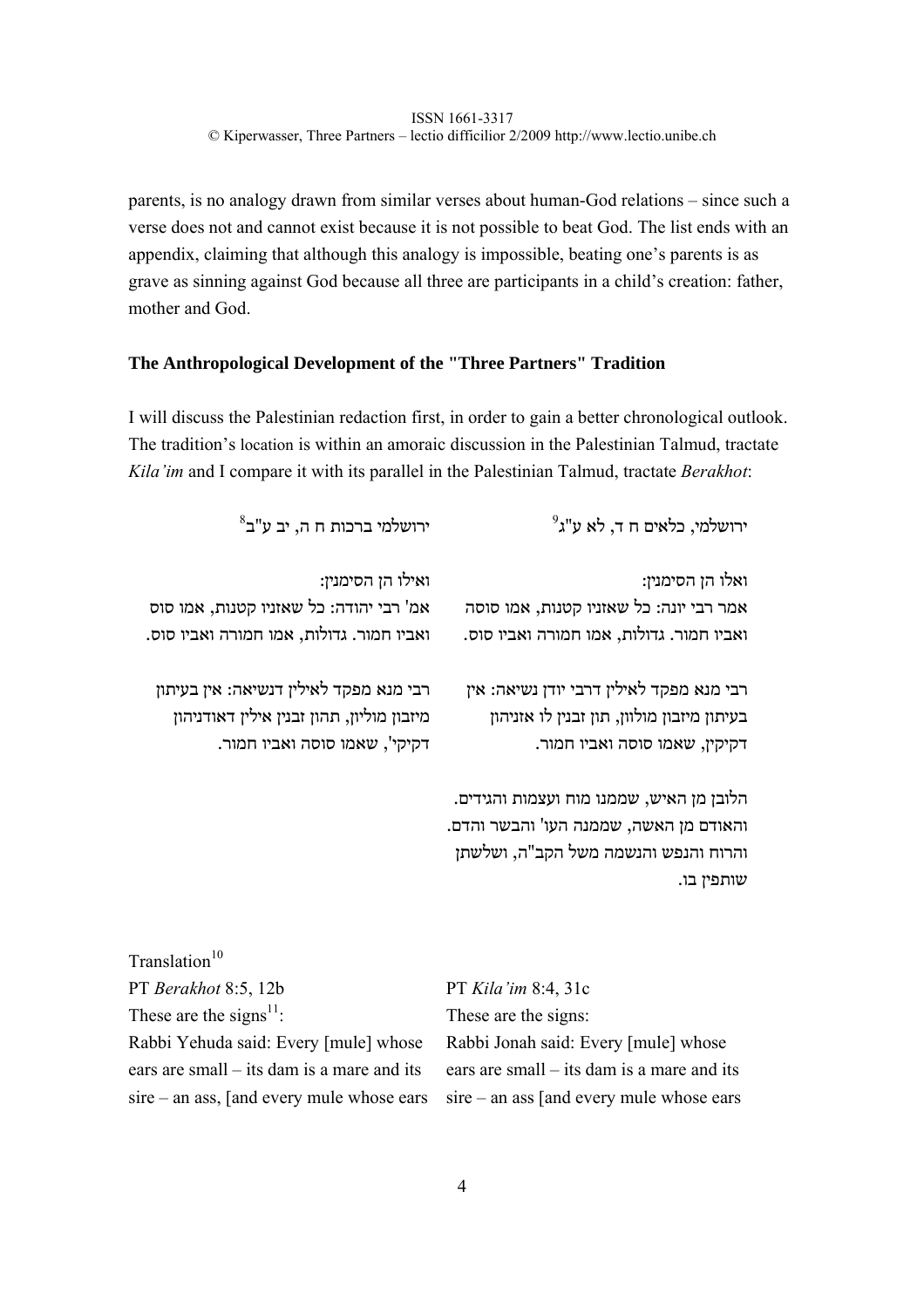are] big – its dam is a donkey and its sire – a horse.

Rabbi Mana ordered the patriarch's men: If you wish to buy mules, buy those with small ears, whose dam is a horse and sire is a donkey.

are] big – its dam is an ass and its sire – a horse".

Rabbi Mana ordered Rabbi Yehuda the patriarch's men: If you wish to buy mules, buy them<sup>12</sup> with small ears, for their dams are mares and their sires – asses.

The white [substance] comes from the man, from whom the brain, bones and tendons are provided, and the red [substance] comes from the woman, from whom the skin, flesh and blood are provided. And the breath, spirit and soul come from the Holy One, Blessed be He. And all three are partners in his creation.

In both fragments from the Palestinian Talmud after the halakhic definition of a mule provided by Rabbi Jonah (Jehuda) we read a story about Rabbi Manna managing the mule purchase for the Patriarch's house and providing an estimation of the merchandise's quality by an examination of the mules' ears. Only in tractate *Kila'im* we find an additional pericope attached to the tradition consisting of the "three partners" tradition which has here an explanatory role: it enables us to understand why Rabbi Manna was able to differentiate between the mule's qualities deriving from a horse and its qualities coming from an ass. Just as the mule receives certain features in its ears from his father and certain features from his mother, human beings too receive bones and tendons from the father and flesh from the mother.<sup>13</sup> The logic of the "explanation" is difficult – the analogy between a mule and a human is not consistent since it would imply that the ears are an organ consisting of bones and tendons.14

In the parallel quote in tractate *Berakhot* the "three partners" fragment is absent. Instead there is another addition which continues the Aramaic story about Rabbi Manna in Hebrew. Thus the "three partners" tradition in Palestinian Talmud is an incidental quotation of an autonomic tradition according to which God gives every newborn three gifts and every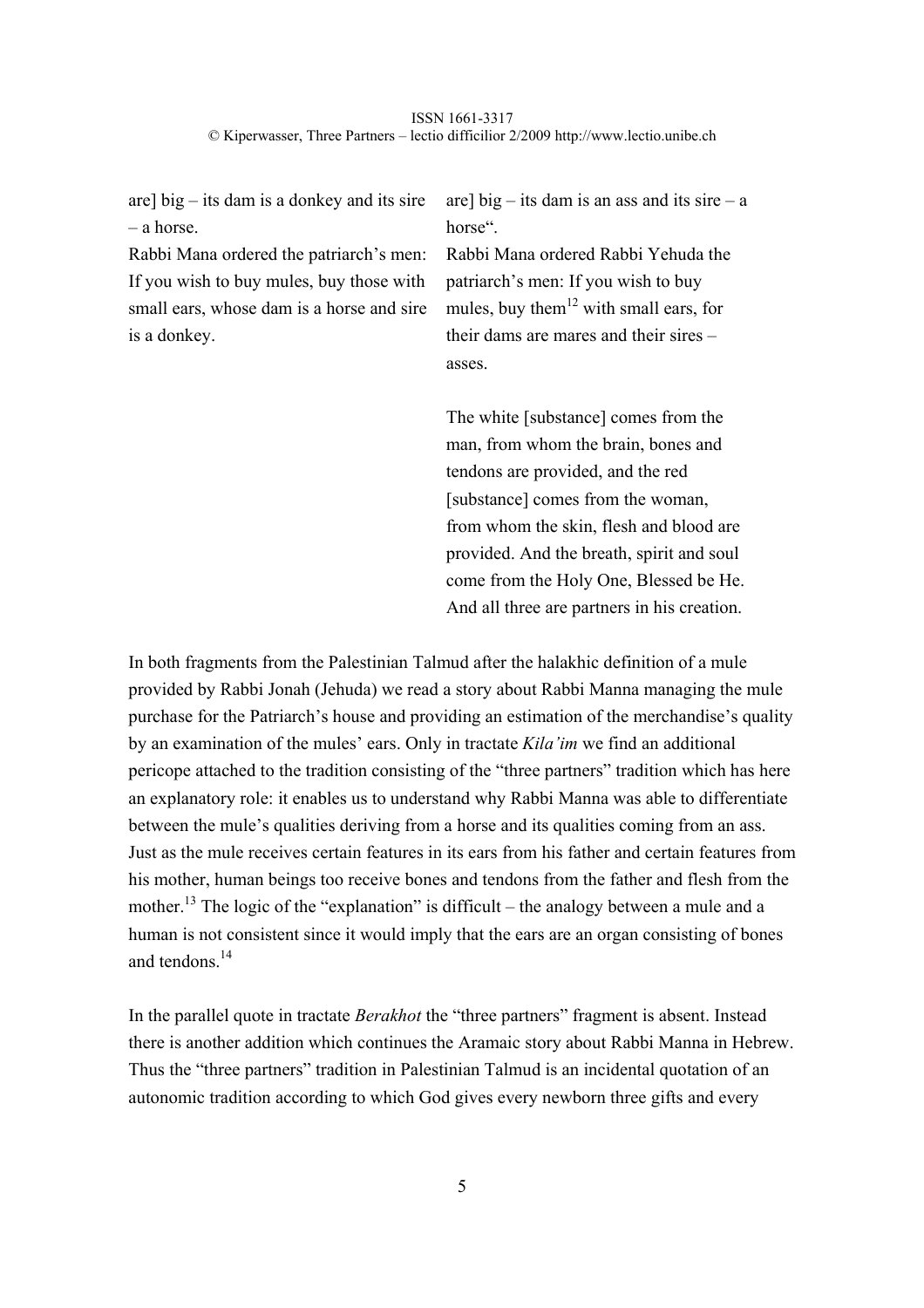parent respectively gives the same amount of gifts. The partnership is presented as being completely equal – every member bestows the same quantity of attributes. The general impression is that the Palestinian Talmud's redactor understood this text as related to a contemporary complex of literary traditions, not attributed to the earlier tannaim.<sup>15</sup>

Having shown how the "three partners" tradition was used in Palestinian amoraic literature I will now describe its metamorphosis in the process of adoption by the Babylonian Talmud. I will compare its versions in the Babylonian Talmud, with the parallel tradition from another book, derived from the Babylonian tradition, although written in Palestine – the *She'iltot*, 16 with in *Kohelet Rabbah* – a late Palestinian midrash which was influenced by the Babylonian Talmud.<sup>17</sup>

| $^{20}$ עאילתות, יתרו סג                                                                                  | קהלת רבה ה <sup>19</sup>                                                                                     | $^{18}$ בבלי נידה לא ע"א                                                            |
|-----------------------------------------------------------------------------------------------------------|--------------------------------------------------------------------------------------------------------------|-------------------------------------------------------------------------------------|
| דתנו רבנן: שלשה שותפין יש                                                                                 | תני: בזמן שהולד נוצר במעי                                                                                    | ת"ר: שלשה שותפין יש בו                                                              |
| בו באדם: הקדוש ברוך הוא,                                                                                  | אמו, ג' שותפין יש בו: הב"ה                                                                                   | באד': הק"ב ואביו ואמו.                                                              |
| ואביו ואמו.                                                                                               | ואביו ואמו.                                                                                                  |                                                                                     |
| לובן שהאיש מזריע, נוצרים                                                                                  | אביו מזריע בו לובן, שממנו                                                                                    | אביו מזריע לבן, שממנו עצמו'                                                         |
| ממנו גידים ועצמות ומוח                                                                                    | הלבונין: <sup>21</sup> המוח והצפורניים                                                                       | וגידין וצפרני' ומוח שבראש                                                           |
| וצפורנים ולובן שבעינים.                                                                                   | ולובן שבעין והעצמות                                                                                          | ולובן שבעיני'.                                                                      |
|                                                                                                           | והגידים.                                                                                                     |                                                                                     |
| אדום שהאשה מזרעת, נוצרים                                                                                  | אמו מזרעת אודם, שממנו                                                                                        | אמו מזרעת אדו', שממנו עור                                                           |
| הימנו עור ובשר ודם ושיער                                                                                  | הדמים והעור והבשר ושער                                                                                       | ובשר ודם ושער ושחור                                                                 |
| ושחור שבעינים.                                                                                            | ושחור שבעינים.                                                                                               | שבעיני'.                                                                            |
| והקדוש ברוך הוא נותן רוח                                                                                  | והקב"ה נותן בו י' דברים ואלו                                                                                 | והקב"ה נותו בו רוח, ונשמ',                                                          |
| ונשמה, בינה, דיעה והשכל,                                                                                  | הן: רוח, נשמה, וקלסתר                                                                                        | קלסתר פני' ודע' ובינה                                                               |
| ומראה עינים ושמיעת אוזן                                                                                   | פנים, ומראית עינים, ושמיעת                                                                                   | והשכל, וראייתה העין, ושמיע'                                                         |
| וקלסתר פנים.                                                                                              | אזנים, ודבור שפתים, ונשיאות                                                                                  | האוזן, ודיבור שפת', והלוך                                                           |
|                                                                                                           | ידים, והלוך רגלים, וחכמה,<br>ובינה ודעת, וגבורה.                                                             | $^{22}$ רגלים.                                                                      |
| ובשעת פטירתו של אדם,<br>נאמן בעל העולם נוטל חלקו<br>ומניח חלק אביו ואמו לפניהם<br>תולעת ורימה, ועמלו מונח | וכשבא שעת פטירתו, הב"ה<br>נוטל חלקו, ומניח חלק אביו<br>ואמו לפניהם, והן בוכים. כלום<br>נטלתי משלכם? לא נטלתי | וכיון שהגיע זמנו להפטר מן<br>העולם, הקב"ה נוטל חלקו,<br>וחלק אביו ואמו מוטלת לפני'. |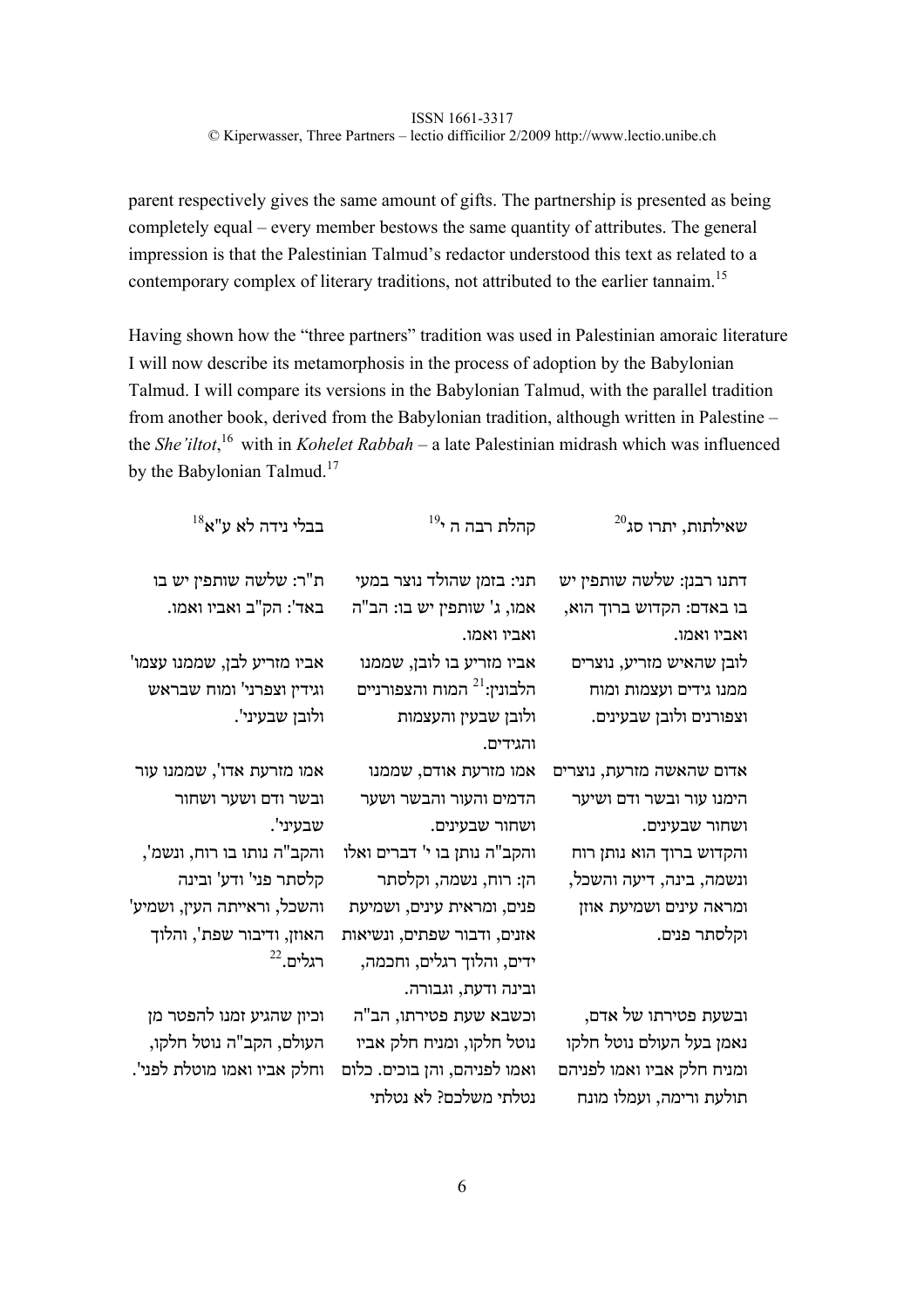| במקומו, שנאמר: "והרוח<br>תשוב אל האלהים אשר<br>נתנה" (קהלת יב ז).                                                                                                                                                                                          | משלכם. לא נטלתי אלא<br>משלי. או' לפניו: רבונו של<br>עולם כל זמן שהיה חלקך<br>בתוך חלקנו היה חלקנו שמור<br>מין רימה ותולעה, ועכשיו |
|------------------------------------------------------------------------------------------------------------------------------------------------------------------------------------------------------------------------------------------------------------|-----------------------------------------------------------------------------------------------------------------------------------|
|                                                                                                                                                                                                                                                            | שנטלתה חלקך מתוך, הן<br>חלקנו נתון ומושלך לרמה<br>ותולעה.                                                                         |
| אמר רבי יהודה הנשיא: משל                                                                                                                                                                                                                                   | ר' יהודה הנשיא היה מושלו<br>משל:                                                                                                  |
| כל זמן שהוא שותף עם<br>אדם, חלקו של אדם משומר.<br>הקדוש ברוך הוא נוטל חלקו<br>ושם חלק אביו ואמו לפניהם,<br>תולעה ורימה, שנאמר: "מה<br>אנוש כי תזכרנו ובן אדם כי<br>תפקדנו" (תהלים ח ה) וכתו'<br>אחר אומ': "אף כי אנוש רימה<br>ובן אדם תוליעה" (איוב כה ו). | כל זמן שנשמה נתונה באדם,<br>שמור. כיון שמת, הרי הוא<br>ניתן לרמה ולתולעה, שנ': "אף<br>כי אנוש רמה ובן אדם<br>תולעה" (איוב כה ו).  |
|                                                                                                                                                                                                                                                            | "אף כי אנוש רמה" אלו כנים<br>שבחייו, "ובן אדם תולעה,"                                                                             |

# Translation

| BT Niddah 31a               |
|-----------------------------|
| Our Rabbis taught:          |
| There are three partners in |
| a man: The Holy One,        |
| blessed be He, his father   |
| and his mother.             |

# BT *Niddah* 31a *Kohelet Rabbah* 5:10 *She'iltot*  Our Rabbis taught: It has been taught: Our Rabbis taught: When a child is created in its mother's womb there are three partners participating in its creation: the Holy One, blessed is He, his father and his mother.

אלו שמרחישין תחתיו במותו.

There are three partners in a man, the Holy One, blessed be He, his father and his mother.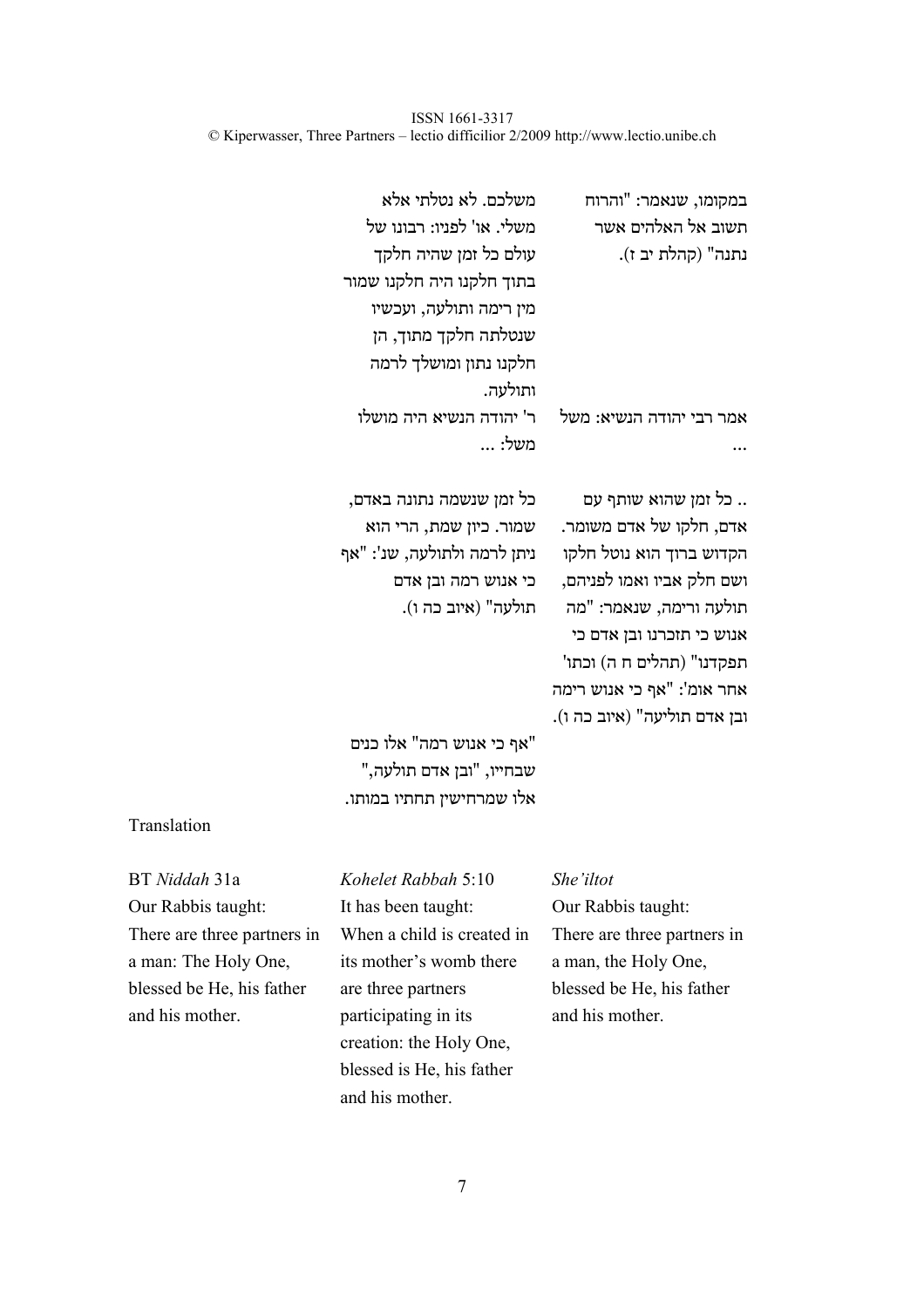His father seeds the white [substance] out of which the [child's] bones, sinews, nails, the brain in his head and the white in his eye are formed.

His mother seeds the red [substance] out of which his skin, flesh, hair, blood and the black of his eye are formed. And the Holy One, blessed be He, gives him the spirit, and breath, the features of the face. $^{23}$ knowledge, understanding and wisdom, eyesight, the hearing of the ear, the speaking of the lips and the walking of the feet.

When his time to depart from the world comes, the Holy One, blessed be He, takes away his share and leaves the share of his father and his mother with them.

His father seeds in him the white [substance] out of which the [child's] (whites), the marrow, the nails, the white of the eyes, the bones and sinews are formed. His mother seeds in him the red [substance] out of which his blood, skin, flesh, hair, and the black of his eye are formed. And the Holy One, blessed be He, gives him ten things: The spirit, breath and the features of the face, eyesight, and the hearing of ears, the speaking of lips, the raising of hands and the walking of feet, wisdom, understanding knowledge, and strength. When his time to die comes, the Holy One, blessed be He, takes away his share and leaves the share of his father and his mother before them, and they weep. The Holy One, blessed be He, says to them: Why do you weep? Have I taken anything of yours? I have only taken

From the white <substance> that the man seeds the <child's> bones. sinews, nails, the marrow and the white in his eye are formed;

From the red  $\leq$ substance $\geq$ which woman seeds his skin, flesh, hair, blood and the black of his eye are formed; And the Holy One, blessed be He, gives him the spirit and the breath, knowledge, understanding and wisdom, an eyesight, a hearing ear and the features of a face.

…As long as he is a partner in the person, his part in the parson is preserved. The Holy One, blessed be He, takes away his share and leaves the shares of his father and his mother with them, worms and maggots. As it is said: "What is man that thou art mindful of him, the son of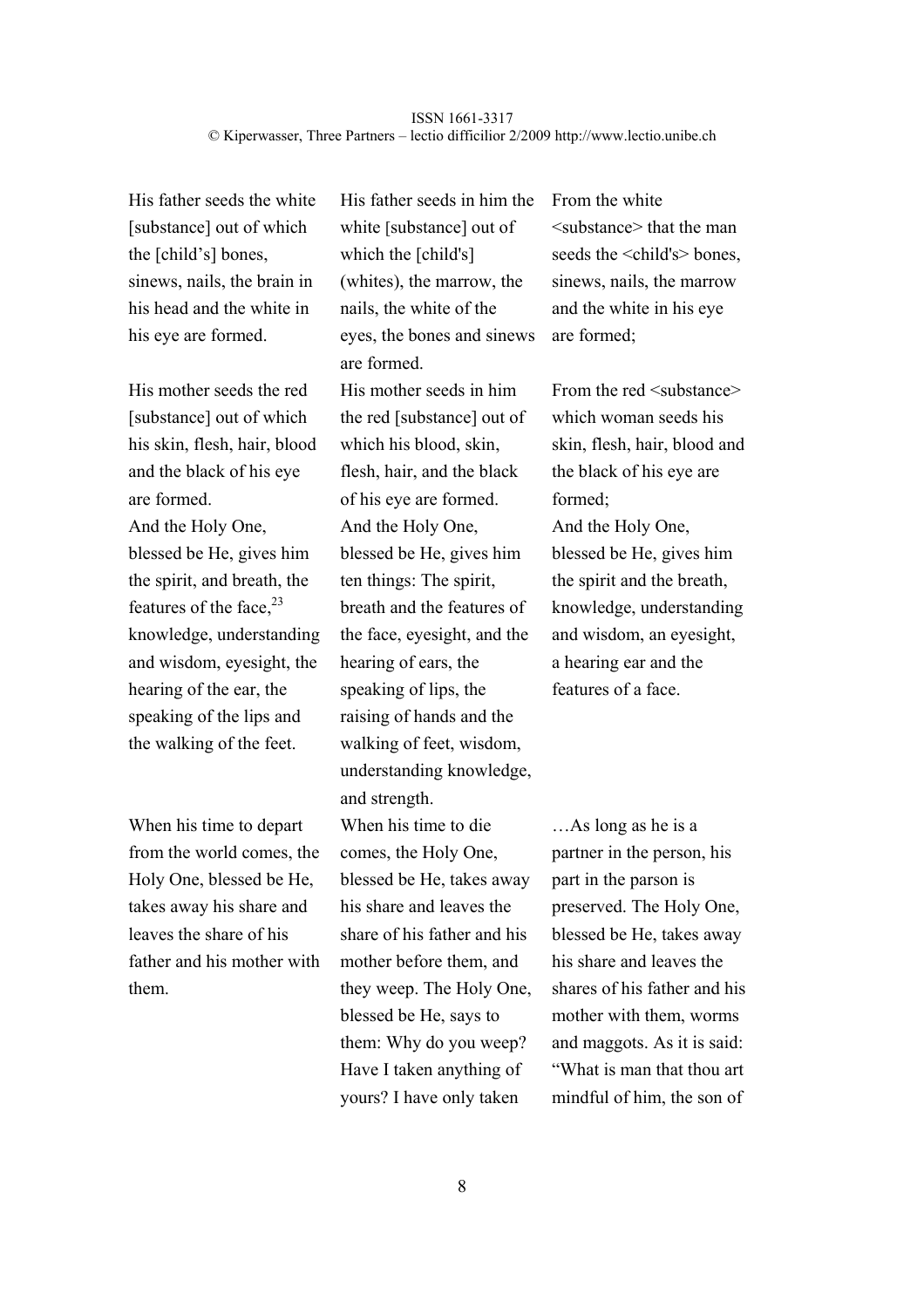| what belongs to me! They       | man that thou dost care for |
|--------------------------------|-----------------------------|
| say before Him: Lord of        | him" (Psalm 8:5) And        |
| the Universe, so long as       | elsewhere it is written:    |
| Your portion was mingled       | "For a man is a worm and    |
| with ours, our portion was     | the human is a maggot"      |
| preserved from maggot          | (Job 25:6)                  |
| and worm; but now that         |                             |
| You have taken away            |                             |
| Your portion from ours,        |                             |
| behold our portion is cast     |                             |
| away and given to              |                             |
| maggots and worms.             |                             |
| R. Judah the Patriarch         | R. Judah the Patriarch:     |
| parable                        | parable                     |
| "For a man is a worm"          |                             |
| $(Job 25:6)$ this is the louse |                             |
| upon him during his            |                             |
| lifetime. "And the human"      |                             |
| is a maggot" these are the     |                             |
| maggots which swarm            |                             |
| under him when he is           |                             |
| dead.                          |                             |

The Baraita from tractate Niddah 31a is famous. It starts with a preface, stating that there are three partners in a human's creation, followed by an "anthropological" observation specifying the actual contribution of each partner in the creation.

Although the tradition was introduced with the word(s) תנו / תנו, generally attributing a tannaitic origin to the tradition, such a baraita is absent from tannaitic literature,<sup>24</sup> and, as shown above, in the Palestinian Talmud the tradition was never attributed to the tannaim. It seems that the ancient "three partners" tradition was taken from its original context discussing respect due to parents viz. respect due to God, and inserted into this secondary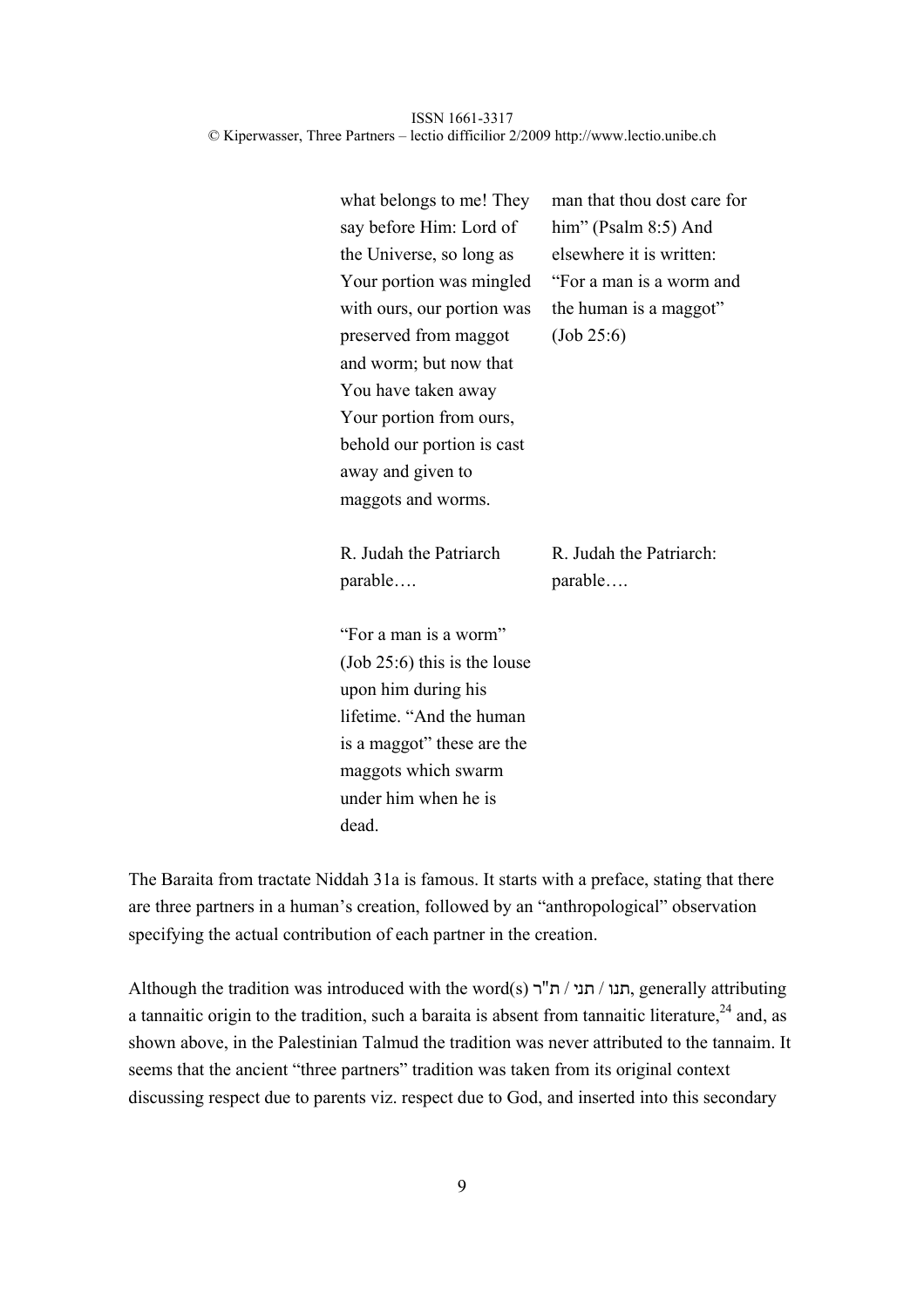context, within the framework of anthropologic speculation. This later version of the "three partners" tradition<sup>25</sup> is different from the tradition of the Palestinian Talmud presented above. The most prominent difference is that in the Palestinian Talmud the three gifts bestowed by the Holy One are matched by three gifts bestowed by each parent, whereas in the Babylonian works and *Koheleth Rabbah* 10 gifts given by the Holy One are matched by 10 gifts provided by both parents, 5 from each one. I will now briefly summarize the main features of this tradition. According to the Babylonian Talmud the Holy One bestows ten features,  $2<sup>6</sup>$  as opposed to five gifts provided by the father and five by the mother, implying that the heavenly partner's part is double.<sup>27</sup> This is different from the Palestinian tradition, where the Holy One's part in the partnership is equal to that of the other three: each provides three gifts. Here is a schematic description:

| <b>BT</b>              | Sh'                | KR                      | PT     |
|------------------------|--------------------|-------------------------|--------|
| spirit                 | spirit             | spirit                  | spirit |
| breath                 | breath             | breath                  | breath |
| image                  | image              | image                   |        |
| knowledge              | knowledge          | knowledge               |        |
| understanding          | understanding      | understanding           | soul   |
| intelligence           | intelligence       | wisdom                  |        |
|                        |                    | potency                 |        |
| eyesight               | eyesight           | eyesight                |        |
| hearing of the ear     | hearing of the ear | hearing of the ear      |        |
| speech of the lips     | .                  | speech of the lips      |        |
|                        |                    | to raising of the hands |        |
| to walking of the feet |                    | to walking of the feet  |        |

Beyond the differences in contents between this tradition and the one in the Palestinian Talmud, as demonstrated in this Table, only the Babylonian tradition knows about its tannaitic attribution. For all these reasons, I assume that the *Koheleth Rabbah* tradition is also taken from a Babylonian origin and the differences between it and Babylonian parallels exposes its secondary nature.28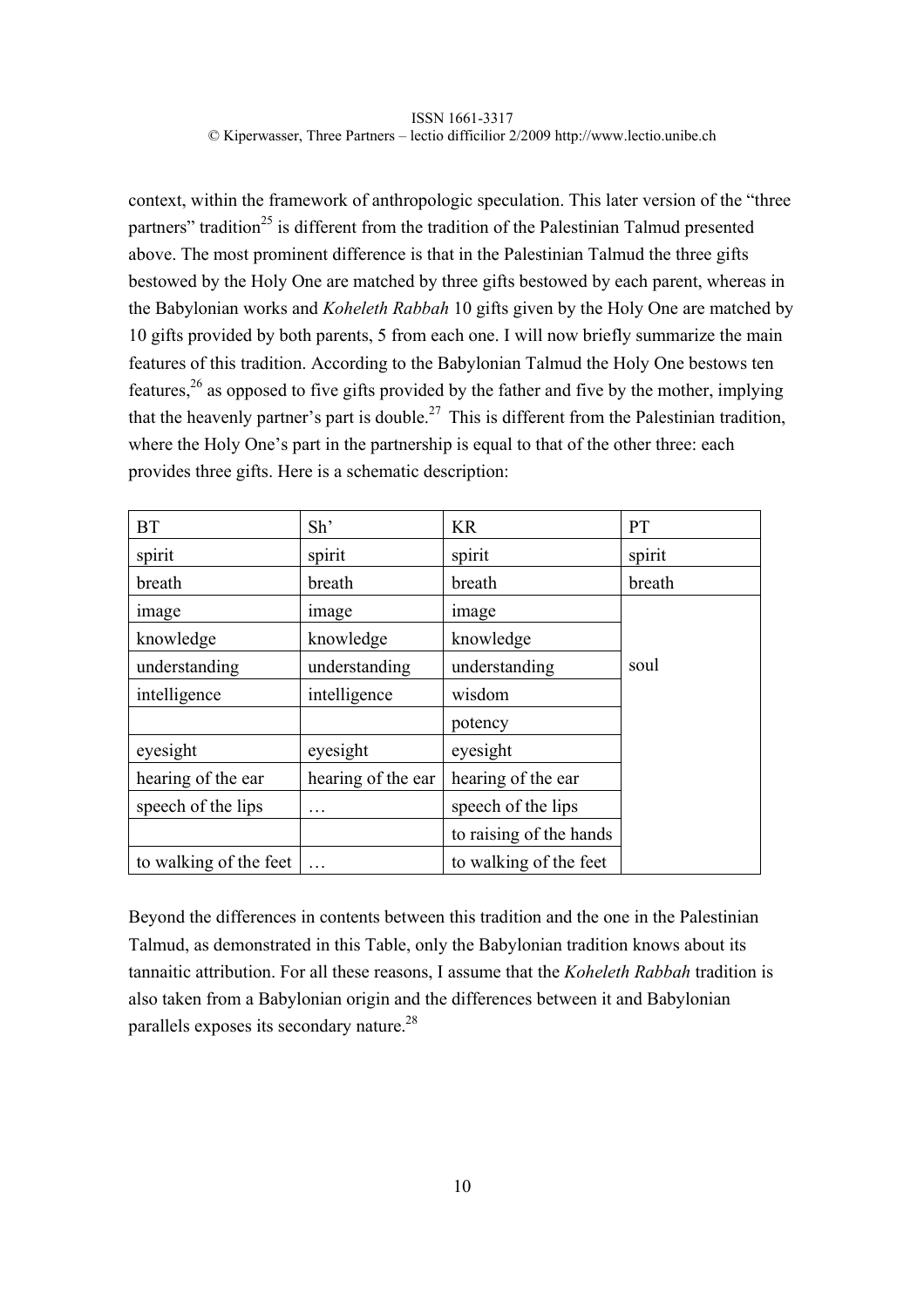# **The Meaning of the Anthropological Model**

Thus rabbinic approach to embryo creation is characterized by a triplicate model. What is the origin of the anthropological development of the "three partners" tradition in the Babylonian Talmud and what is the difference between it and the parallel development in Palestinian Talmud? For this purpose let us first observe the parts contributed by the parents to the embryo creation.

The father's part is:

| <b>PT</b> | brain |       |              | bones | sinews |
|-----------|-------|-------|--------------|-------|--------|
| <b>KR</b> | brain | nails | white in eye | bones | sinews |
| <b>BT</b> | brain | nails | white in eye | bones | sinews |
| Sh        | brain | nails | white in eye | bones | sinews |

The mother's part is:

| <b>PT</b> | skin | flesh |      | blood |                  |
|-----------|------|-------|------|-------|------------------|
| <b>KR</b> | skin | flesh | hair | blood | black of his eye |
| <b>BT</b> | skin | flesh | hair | blood | black of his eye |
| Sh        | skin | flesh | hair | blood | black of his eye |

All the traditions mentioned above have a common denominator: the fetus was made by a combination of the father's semen and the mother's blood, and from these basic elements its body parts are composed. According to the Palestinian Talmud, every human partner contributes three things just like the supreme partner who provides three things and it turns out that the three partners in a human are completely equal.

On the other hand, in the Babylonian tradition every human partner provides five things.<sup>29</sup> If we consider that the part of the Holy One according to the Babylonian tradition is ten things, it turns out that each human parent is not equal to the supreme partner by himself. Either each human partner is considered half a partner or both of them are considered one unit, equal to the divine. There is no autonomous existence for each parent in the partnership; only together they are complete.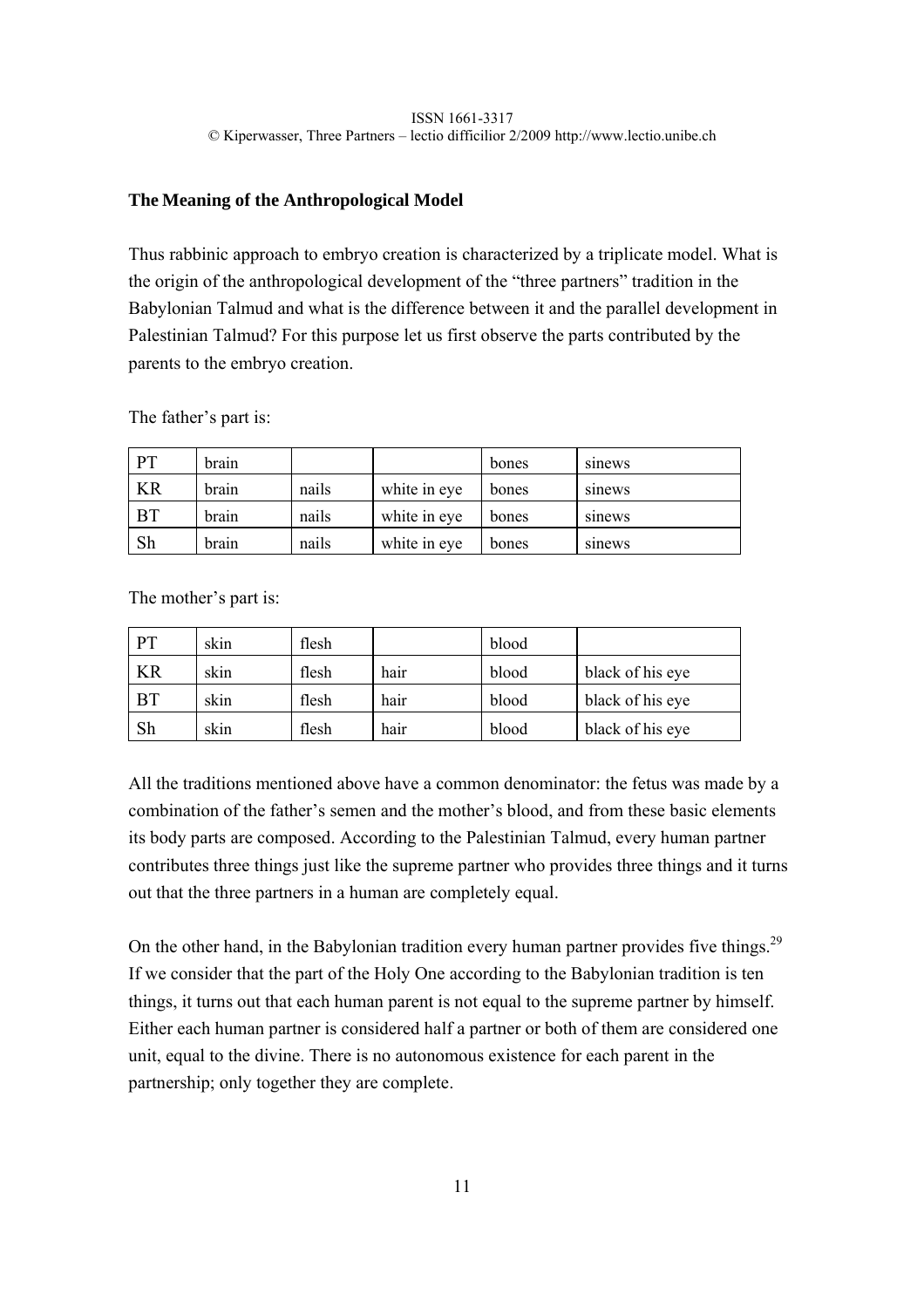Taking into consideration that the Babylonian development of the "three partners" tradition is secondary, the goal of it Palestinian original was the representation of the three partners as completely equal in their partnership. According to the Babylonian tradition, however, there are either three unequal partners or only two equal partners: the Creator and the parents. It appears that the development of the Babylonian tradition was influenced by the late Babylonian redactor's doctrine, according to which the woman was not considered an independent partner in the creation of the fetus. She is included under her husband's authority, but the man is not a partner in the fetus creation deal without the woman's participation. In other words: according to this gender model, the family cell operates as one unit and each part of the family cell is not an independent entity.<sup>30</sup>

# **The Embryologic Theory in Rabbinic Literature**

Behind the anthropological development of the "three partners" tradition we find specific yet hidden embryological approaches. In amoraic literature many suggestions about the fetus' formation are found, as well as the parents' role in its production, even beyond the "three partners" tradition.<sup>31</sup> As stated, the Babylonian version of "three partners" tradition maintains the אודם מזרעת מזרעת לובן/אישה מזרעת (a man saws the white and a woman the red) and it is evident that the author's intention is that both mother and father produce semen.<sup>32</sup> The expression מזריע/מזרעת stems from Leviticus <br/>12:2 מוֹרִיע וַיַלְדה זָכר וְטמַאה וגו' (If a woman be delivered, and bear a man-child, then she shall be unclean seven days) If the word תזריע is to be understood in its apparent sense, grammatically the causative (and transitive) verb form of the root זרע, then the phrase would be translated "When a woman conceives [is made to carry] and gives birth," without reference to semination of any kind. Therefore the primary meaning of the word תזריע is nothing more than a statement that the women is pregnant. The image is of pregnancy as a process similar to a seed growing in fertile ground. $33$ 

Inded, this scriptural verse was usually understood as speaking about women conceiving. The Aramaic Targum translated the זרע mentioned in this verse as the man's semen.34 In tannaitic midrash תזריע is understood as referring to the undeveloped fetus that remained in the womb in the form of a זרע, as opposed to ילדה which refers to the well-developed fetus, and the verse's goal is to say that in both cases the woman is impure ( $\alpha$ כמאה).<sup>35</sup> It seems, however, that the expressions מזרעת/מזריע in the text of the Babylonian Talmud discussed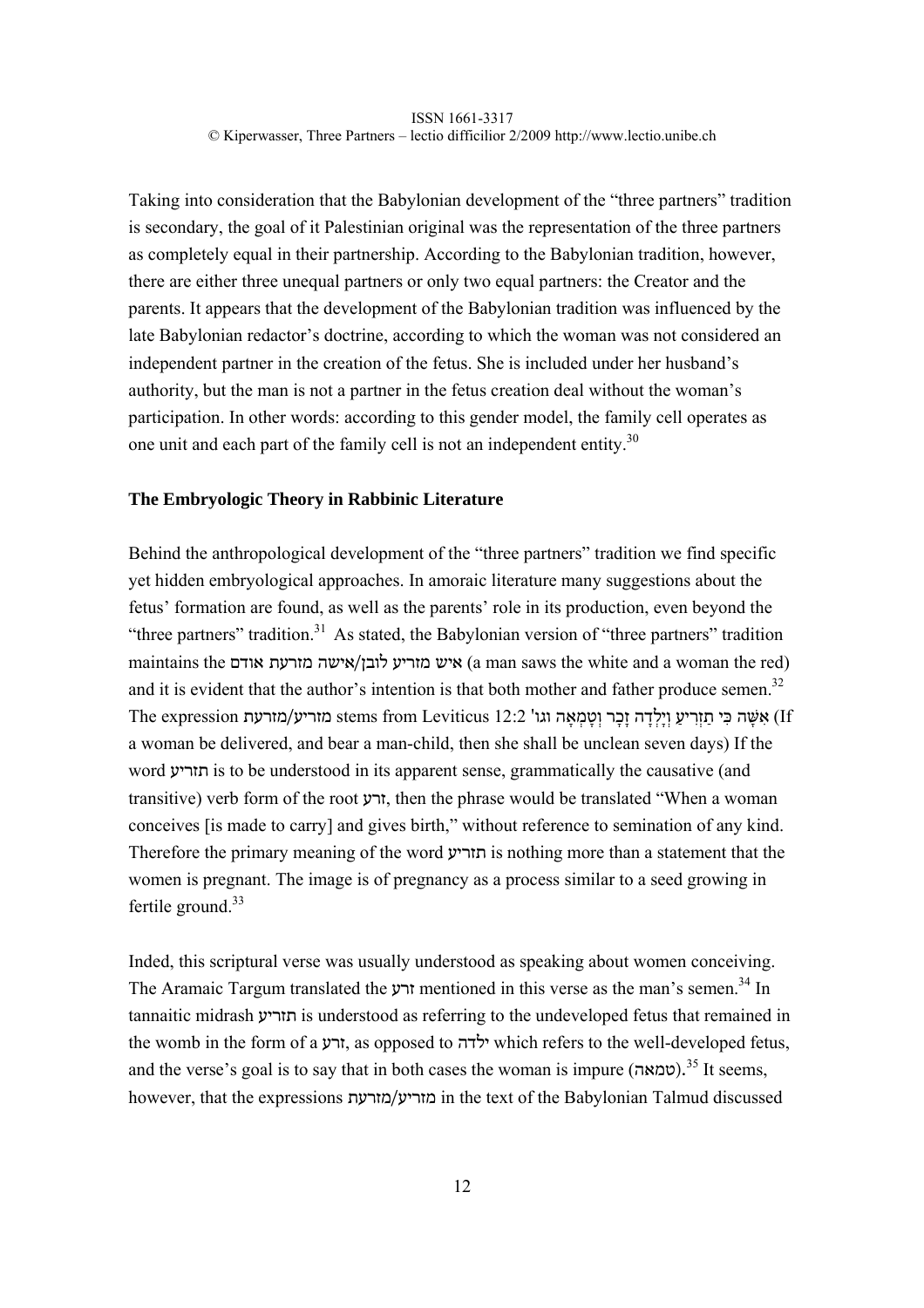here also stems from Leviticus 12:2, and, therefore, the verse was interpreted in it as an indication that both of parents produce something for conception: men produced semen and women produced blood-like female seed, probably for the absorption of the male's seed.<sup>36</sup>

Two parallel midrashic traditions full of different embryologic details, which I will now present, can help further clarify some of the concepts behind the "three partners" tradition.

| $^{38}$ יד יד יד ט                           | $^{37}$ בראשית רבה בר                       |
|----------------------------------------------|---------------------------------------------|
| בית שמי ובית הלל.                            | בית שמי ובית הלל.                           |
| בית שמי או': לא כשם שיצירת הולד בעולם        | בית שמי אומרים: לא כשם שיצירתו בעולם        |
| הזה כך צורתו לעתיד לבוא.                     | הזה יצירתו לעולם הבא.                       |
| בעולם הזה מתחיל בעור ובבשר וגומר בגידים      | בעולם הזה מתחיל בעור ובבשר וגומר בגידים     |
| ובעצמות, אבל לעתיד לבוא מתחיל בעצמות         | ובעצמות, אבל לעתיד לבוא מתחיל בגידים        |
| ובגידים וגומר בעור ובשר.                     | ובעצמות וגומר בעור ובבשר,                   |
| שכך כת' במיתי יחזקאל: "וראיתי והנה עליהם     | שכך הוא אומר במיתי יחזקאל: "ראיתי והנה      |
| גידים ובשר עלה ויקרם עליהם עור מלמעלה        | עליהם גידים ובשר עלה" (יחזקאל לז ח).        |
| ורוח אין בהם" (יחזקאל לז ח).                 |                                             |
| אמ' ר' חייה בר בא: אין פרשת יחזקאל ראייה.    | אמר ר' יונתן: אין למידין ממיתי יחזקאל. ולמה |
| למה מיתי יחזקאל דומין? לזה שנכנס למרחץ.      | היו מיתי יחזקאל דומין? לזה שנכנס למרחץ.     |
| זה שפשט ראשון לבש אחרון.                     | מה שהוא פושט ראשון הוא לובש אחרון.          |
| בית הלל או': כשם שצורתו שלאדם בעולם הזה      | בית הלל אומרים: כשם שיצירתו בעולם הזה       |
| כך צורתו בעולם הבא.                          | כך יצירתו לעולם הבא.                        |
| בעולם הזה מתחיל בעור ובשר וגומר בגידים       | בעולם הזה מתחיל בעור ובבשר וגומר בגידים     |
| ועצמות, אף לעתיד לבוא מתחיל בעור ובשר        | ועצמות, כך אף לעתיד לבוא מתחיל בעור         |
| וגומר בגידים ועצמות. שכן איוב א': "זכר נא כי | ובבשר וגומר בגידים ועצמות שכן איוב אומר:    |
| כחומר עשיתני וגו' ולעפר מות תשפתני הלא       | "הלא כחלב תתיכני" (איוב י י).               |
| כחלב תתיכני" (איוב י ט-י).                   |                                             |
| הלא כחלב התכתני" אין כת' כאן אלא"            | "התכתני" אינו אומר "והקפאתני" אינו אומר,    |
| "תתיכני" "וכגבינה הקפאתני" אין כת' כאן       | אלא "תתיכני" ו"תקפיאני".                    |
| אלא "תקפיאני".                               | עור ובשר הלבשתני" אין כת' כאן אלא"          |
| עור ובשר הלבשתני" אין כת' כאן אלא            | "תלבישני".                                  |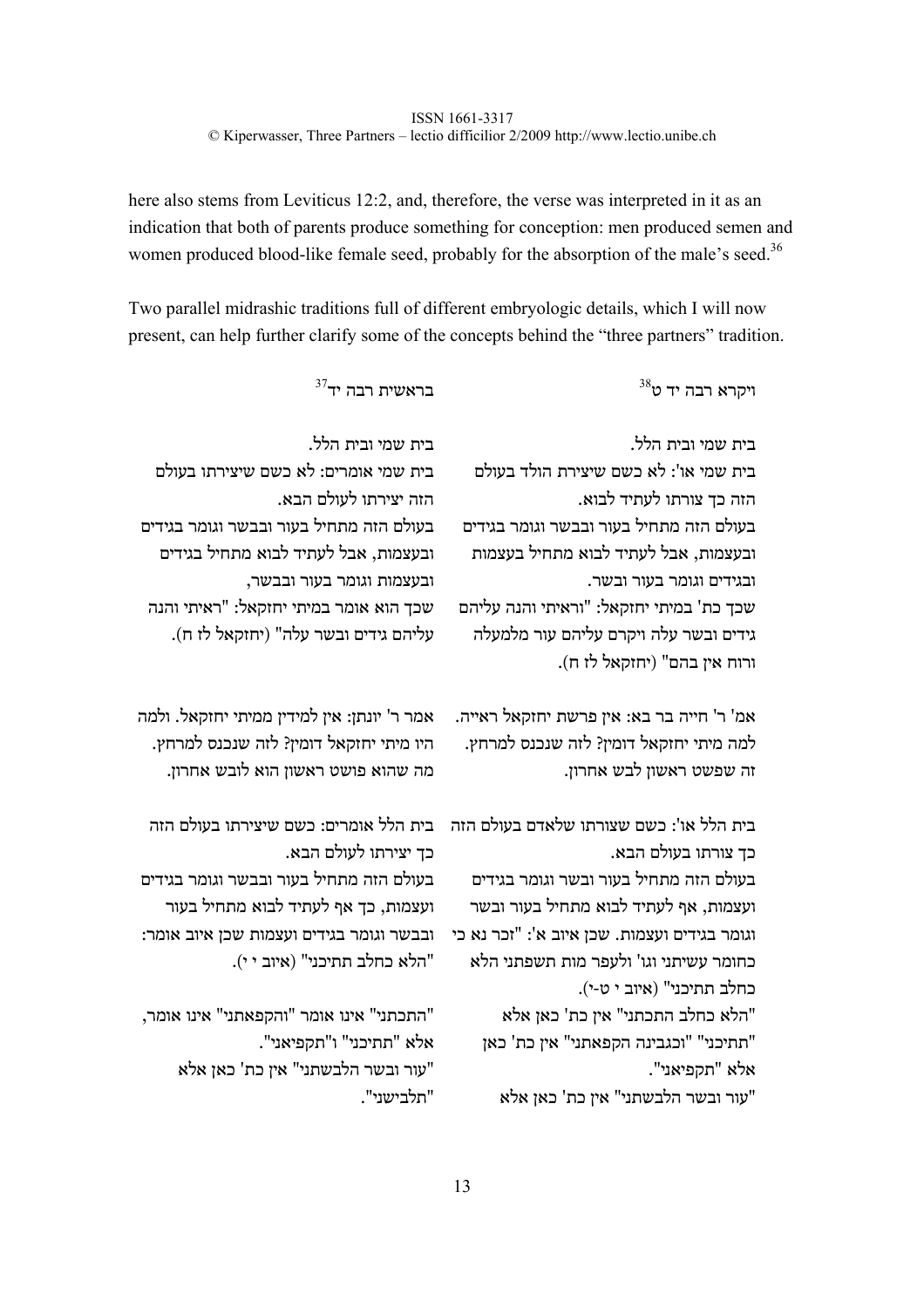> "תלבישני"(איוב י יא). "ובעצמות וגידים סוככתני" אין כת' כאן אלא "תסוככני"( שם). "חיים וחסד עשית עמדי וגו'" (שם י יב).

"ובעצמות וגידים סוככתני" אין כת' כאן אלא "תסוככני".

> אום שלאשה לעולם מלא דם ועומד וממנו יצא למקור נידתה. וברצונו שלקב"ה הולכת טיפה שלבלונית ונופלת לתוכו מיד הוולד נוצר.

> > ועומד. ואם לאו הולך רופף.

לקערה שהיא מליאה חלב. עד שלא נתן לתוכה מסו, החלב רופף. משינתן לתוכה מסו הרי החלב קופה ועומד. הוא שאיוב אמר: "הלא כחלב תתיכני וגו' עור ובשר וגו' חיים וחסד עשית עמדי וגו'" (איוב י יב). לחלב שנתן בקערה. אם נותן לתוכו מסו קופה

*Bereshit Rabbah* 14 *Vayikra Rabbah* 14:9

The School of Shammai and the School of Hillel.

The School of Shammai said: Unlike the formation [of the embryo] in this world is to be the formation thereof in the Time to Come. In this world it begins with flesh and skin, and ends with sinews and bones, but in the Time to Come, it is to begin with sinews and bones and end with skin;

for thus it says in connection with the dead of Ezekiel: "And I beheld, and, lo, there were sinews upon them, and flesh came up, and skin covered them above" (Ezekiel 37:8)

Said R. Jonathan: We cannot learn from R. Hiyya b. Abba said: The chapter of

The School of Shammai and the School of Hillel.

The School of Shammai said: Unlike the formation [of the embryo] in this world is to be the formation thereof in the Time to Come. In this world it begins with flesh and skin, and ends with sinews and bones, but in the Time to Come, it is to begin with sinews and bones and end with skin;

for thus is it written of the dead of [the vision of] Ezekiel, as it is said: "And I beheld, and, lo, there were sinews upon them, and the flesh came up, and skin covered them above, etc." (Ezekiel 37:8).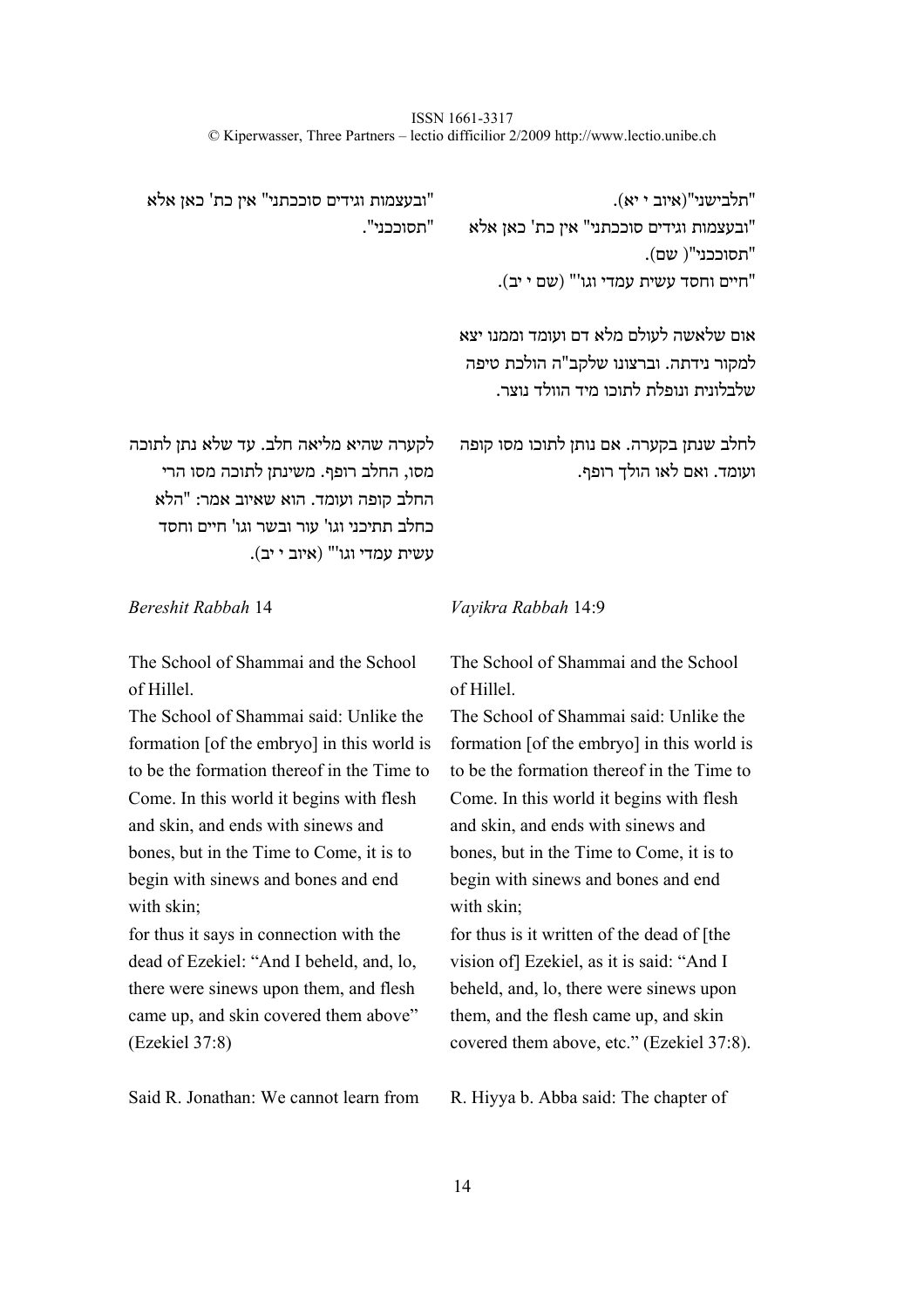the dead of Ezekiel. For what did the dead of [the vision of] Ezekiel resemble? A man who enters a bath: what he takes off first he puts on last.

The School of Hillel said: Just as he is formed in this world, so will he be formed in the Time to Come. In this world the skin and flesh come first, the sinews and bones last; so in the Time to Come will he begin with the skin and flesh and end with the sinews and bones. For thus says Job: "You will pour me out like milk and congeal me like cheese? You will clothe me with skin and flesh, and weave me of bones and sinews (Job 10:10-11).

He does not say: "You poured me out ... and congeal me," but rather "You will pour me out ... and will congeal me'. It is not written here, "You have clothed me with skin and flesh," but rather "You will clothe me, etc."; it is not written, "And you have woven with bones and sinews" but rather "You will weave me."

Ezekiel is no proof. For what did the dead of [the vision of] Ezekiel resemble? A man who enters a bath: what he takes off first he puts on last.

The School of Hillel said: Just as man is formed in this world, so will he be formed in the Time to Come: In this world it begins with skin and flesh and ends with sinews and bones; in the Time to Come will he begin with the flesh and blood, and end with the sinews and bones. For thus says Job: "Consider that you fashioned me like clay ... You will pour me out like milk (Job 10: 9-10).

It does not say: "You have poured me out," but, "You will pour me out" (ib. 10). It does not say: "You have congealed me," but, "You will congeal me." Thou wilt clothe me with skin and flesh *(ib.*) 11). It says, not "You have clothed me," but rather "You will clothe me." (ib.). It says, not "You covered me," but rather "You will cover me." This then was [the speaker's meaning when he said]: "You have granted me life and favour" (ib. 12).

A woman's womb is full of blood, some of which goes out by way of her menstrual flow, and by the favour of the Holy One, blessed be He, a drop of white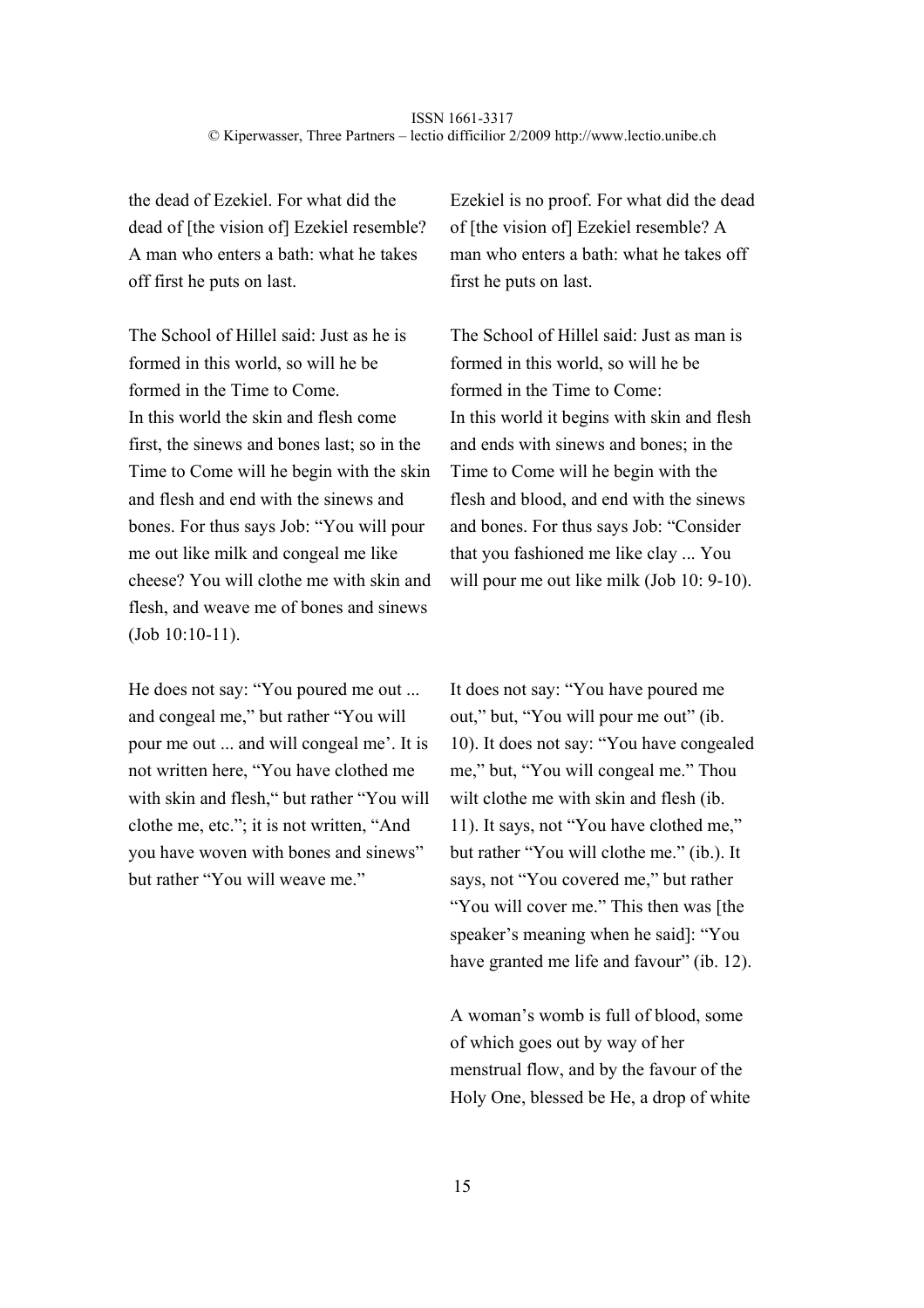matter goes and falls into it and immediately the fetus begins to form.

Imagine a bowl full of milk. Before ferment is put into it the milk is loose [liquid], but when ferment is put into it, the milk congeals and sets. Thus Job said: "You will pour me out like milk... skin and flesh ... You have granted me life and favour (ibid. 12).

It may be compared to milk in a basin; if one puts ferment into it, it congeals and becomes consistent, if not, it continues to be loose.

The text consists of a basic stratum of a tanaitic debate with added comments of an amoraic discussion. The compilation in *Vayikra Rabbah* is placed within a well-edited paragraph which deals with the different aspects of gestation and is produced by the redactor in order to harmonize the *petihta* (proem) which has a rhetoric task: it promises a newborn male to parents who are pedantic in their observance of *niddah* prohibitions. In *Bereshit Rabbah* the text is integrated into the midrashic discussion on Genesis 12:19. The original context of the compilation was probably eschatological; it is mainly concerned with the nature of the body tissues' formation at the time of the resurrection of the dead. The two tannaitic schools agree on the assumption that there must be a certain analogy between the formation of a new body in the eschatological resurrection of the dead and the common process of the embryo formation. The embryo formation process, according to tannaitic opinion, begins with the creation of the soft body parts and continues with the creation of the solid parts. The logic of this hypothesis is evident.

The School of Shammai assumes that, in the Time to Come, the process will change and begin with the solid parts, continuing with the soft ones. This it concludes from the "dead of Ezekiel" who are resurrected in Ezekiel 37:1-12. On the other hand, the School of Hillel assume that the body formation in the resurrection will be the same as the common process of embryo creation at this time – from the soft parts to the solid parts. This is based on the abovementioned Jobs 10:10 verse interpretation.<sup>39</sup> The midrash took from the Job verses the model of embryo creation as similar to cheese production, in which an agent will assist milk to consolidate and become cheese. Here the process of body formation is represented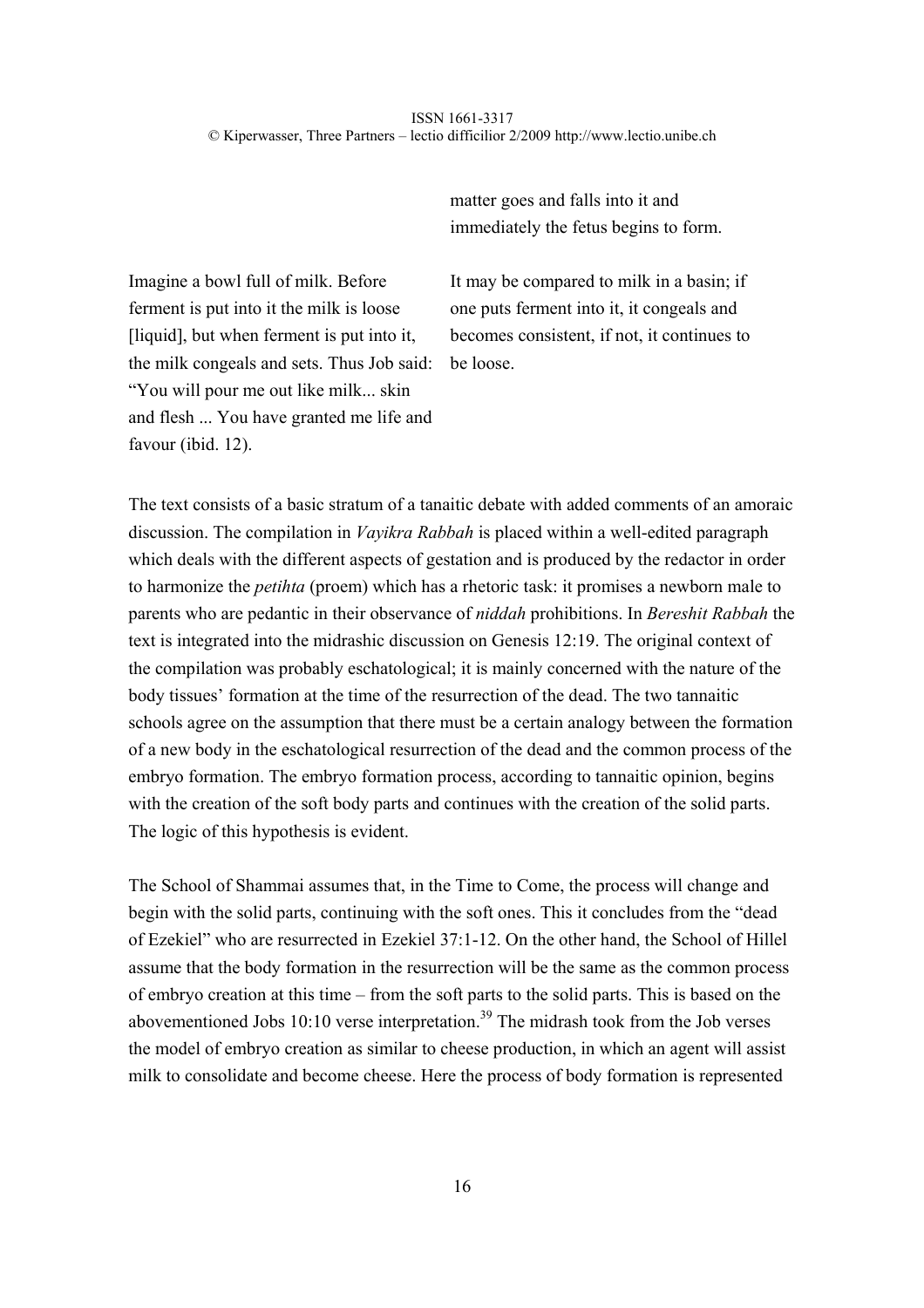in a diachronic mode, step by step: skin, flesh, sinews, and finally bones – this is how the school of Hillel understands the verse in Job.

An additional *derashah* on the verse in Job and on the following verse is added to the tanaitic stratum. The *derashah*'s method is based on the usage of the future tense in this verse, interpreted as an indication that this refers to the body formation in eschatological times. Several suggestions regarding the embryological process are made apropos. However, there seems to be a difference between the picture described in Job, when read literally, and the midrashic picture. According to the midrashic approach semen does not enter the empty space of the womb. The womb is like a vessel full of blood, symbolized by milk, into which semen enters, transforming the "milk" (i.e. the blood) into "cheese," (i.e. the fetus). Blood is thus the basis for the body of the fetus. Thus, according to the sages' approach the male semen is like ferment and the blood is the material from which the fetus will be created. The embryologic process is imagined as cheese production, an ancient metaphor for growth taken from Job  $10:11-12^{40}$  In this model there is no difference between the contribution of the father and that of the mother in the embryo creation. A woman's semen existence is not mentioned at all, but it seems that the woman has an active role in the embryo creation. Indeed if the male semen is compared to ferment in cheese production, then there must be a material which is being fermented, like the bowl of milk to which ferment is added. The women's womb, according to what we described above, is always full of blood – the raw material for the development of the fetus, but the embryoformation process begins only when the semen enters the womb.

But a few questions remain: what is the function of the uterine blood after the beginning of the embryo's development? Its growth would surely fill the womb entirely, so where would the uterine blood go? The sages were occupied by these questions and here is the solution offered by Rabbi Meir:

# ויקרא רבה יד ג 14:3 *Rabbah Vayikra*

R. Meir said: All the nine months that a woman does not see blood, she really should have seen; but what does the Holy One, blessed be He, do? He directs it [the blood] upward to her breasts and turns it

 $^{41}\!$ ייקרא רבה יד א' ר' מאיר: כל תשעה חדשים שאין האשה רואה דם בדין הוא שתהא רואה. מה הקב"ה עושה? מסלקו למעלה מדדיה ועושה אתו חלב, כדי שיצא הולד ויהיה לו מזון לאכל.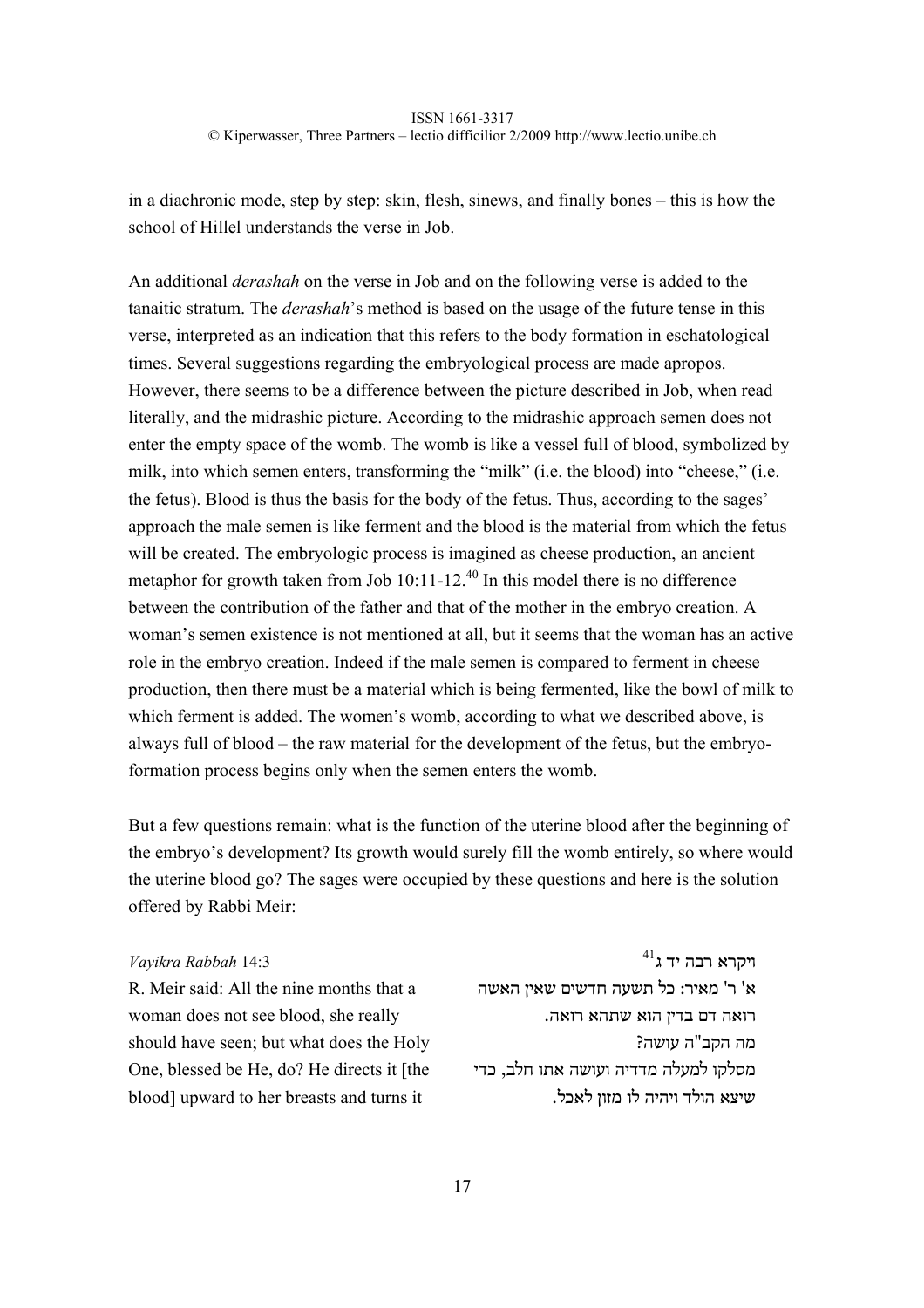into milk, so that when the child is born he will have food

It seems that according to the sage's postulation the uterine blood, which constantly fills the womb before gestation, is removed from the womb to the women's breast, creating room for the developing fetus and preparing food for the future newborn.<sup>42</sup>

Another discussion about the role of the father's semen in embryo development is preserved in rabbinic literature. However, it does not mention the mother's part at all.

ויקרא רבה יד, ו 14:6 *Rabbah Vayikra*

"My way [in marital relations] and my lying down have you sifted, and are acquainted with all my ways" (Psalm 139:3).

R. Johanan and R. Shimon ban Lakish. R. Johanan said: The Holy One, blessed be He, forms man only from the drop of white matter

 How did R. Yohanan reach this conclusion? from the verse: "Have you sifted," as a man who sifts, placing the straw apart and the stubble apart, until he brings the corn to a state of purity. R. Shimon b. Lakish said: Moreover, He does not allow any drop of the fluid to go to waste. He sifts a part of the drop to form the brains, part thereof to form the

bones, part thereof to form the sinews.

 $^{43}$ יקרא רבה יד, ו

"ארחי ורבעי זרית וכל דרכי הסכנתה" (תהלים קלט, ג).

ר' יוחנן ור' שמעון בן לקיש. ר' יוחנן אמ:' אין הקב"ה צר את האדם אלא מטיפה שללבינות שבו.

מה מקיים ר' יוחנן? "זרית", כאדם שזורה ונותן תבן בפני עצמו וקש בפני עצמו, כדי שיעמיד את הדגן על בוריו.

> ר' שמעון בן לקיש אמ': אינו מאבד את הטיפה, אלא זורה מטיפה למוח ומטיפה לעצמות ומטיפה לגידים.

According to Rabbi Yohanan, only a chosen part of the father's semen is the material from which the fetus body is built and the unused semen is discarded as straw and stubble. According to Resh Lakish all of the father's semen is necessary for the embryo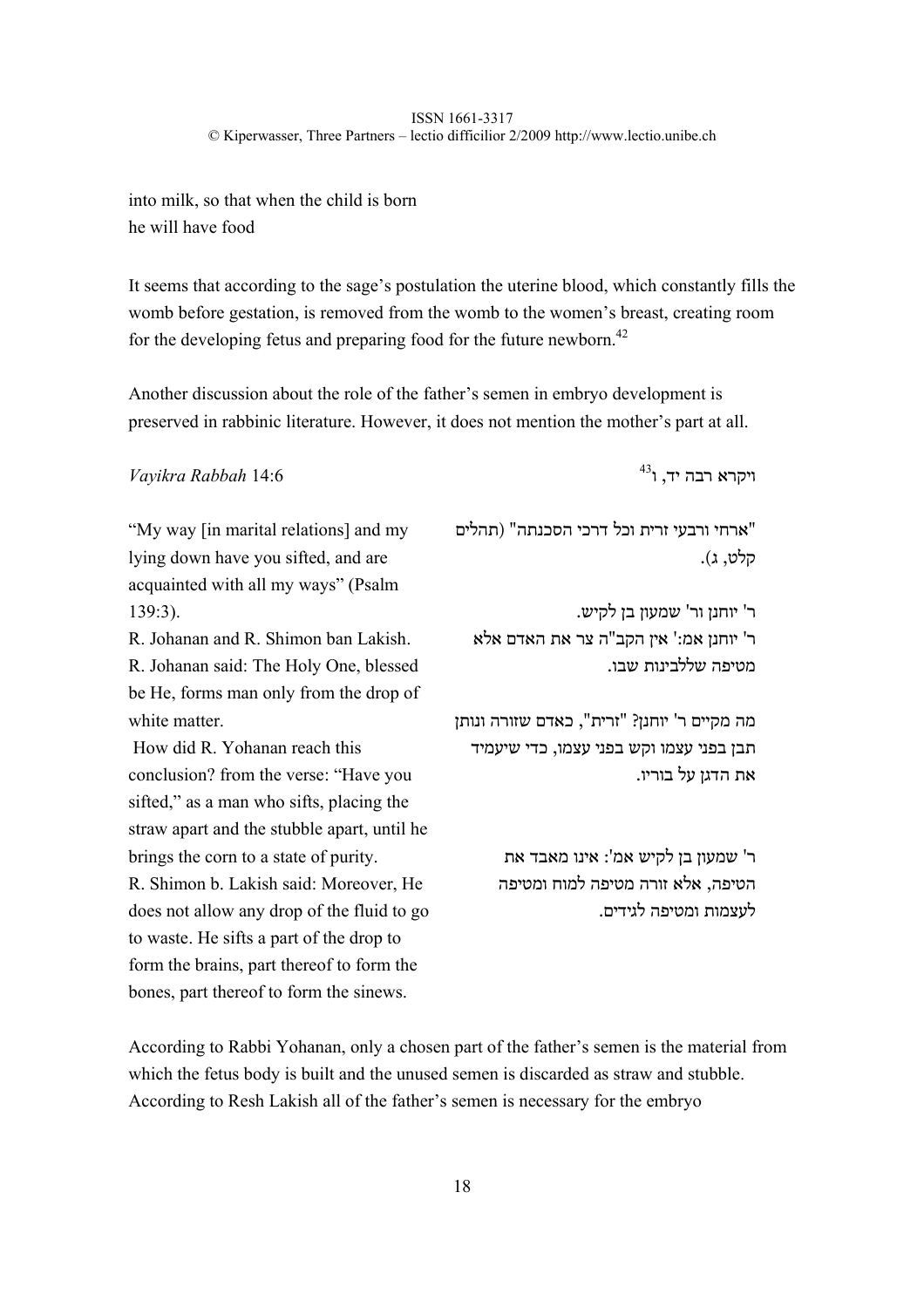development and it is used throughout the process of growth. He maintains that the brains, bones and sinews are built from semen. It is noticeable that these are the same three parts in the human being which are produced from the father's seed according to the "three partners" tradition as it is preserved in TP *Kila'im*, mentioned above. We may conclude that the basic concept of the Palestinian sages was that these three parts of the fetus were produced from the father's seed. Although the part of women in *Vayikra Rabbah* is not mentioned, we cannot say that she has no part in the fetus development, as it appears that all the remaining parts of the human being derive from the materials a mother supplies. The flesh and the blood of the fetus, according to this reconstruction are produced from the mother's blood.

In light of these embryological speculations, let us now observe another tradition found in BT *Niddah* next to the one about the "three partners" discussed above:

R. Isaac citing R. Ammi say: If the woman emits her semen first she bears a male child; if the man emits his semen first she bears a female child; for it is said: "If a woman conceives and bear a man-child." (Leviticus 13:2).

Our Rabbis taught: At first it used to be said that if the woman conceives first, she will bear a male, and if the man emits his semen first she will bear a female, but the sages did not explain the reason, until R. Zadok came and explained it: "These are the sons of Leah, whom she bore unto Jacob in Paddan-Aram, with his daughter Dinah" (Genesis 46:15). Scripture thus ascribes the males to the females and the females to the males.

בבלי נידה לא ע"ב a31 *Niddah* BT

אמר רבי יצחק, אמר רבי אמי: אשה מזרעת תחילה – יולדת זכר, איש מזריע תחילה – יולדת נקבה, שנאמר "אשה כי תזריע וילדה זכר" (ויקרא יב ב).

תנו רבנן: בראשונה היו אומרים: "אשה כי 44 תזריע" (שם ). אשה מזרעת תחילה – יולדת זכר. איש מזריע תחלה – יולדת נקבה. ולא פירשו חכמים את הדבר, עד שבא רבי צדוק ופירשו: "אלה בני לאה אשר ילדה ליעקב בפדן אדם ואת דינה בתו" (בראשית מו טו). תלה הזכרים בנקבות, ונקבות בזכרים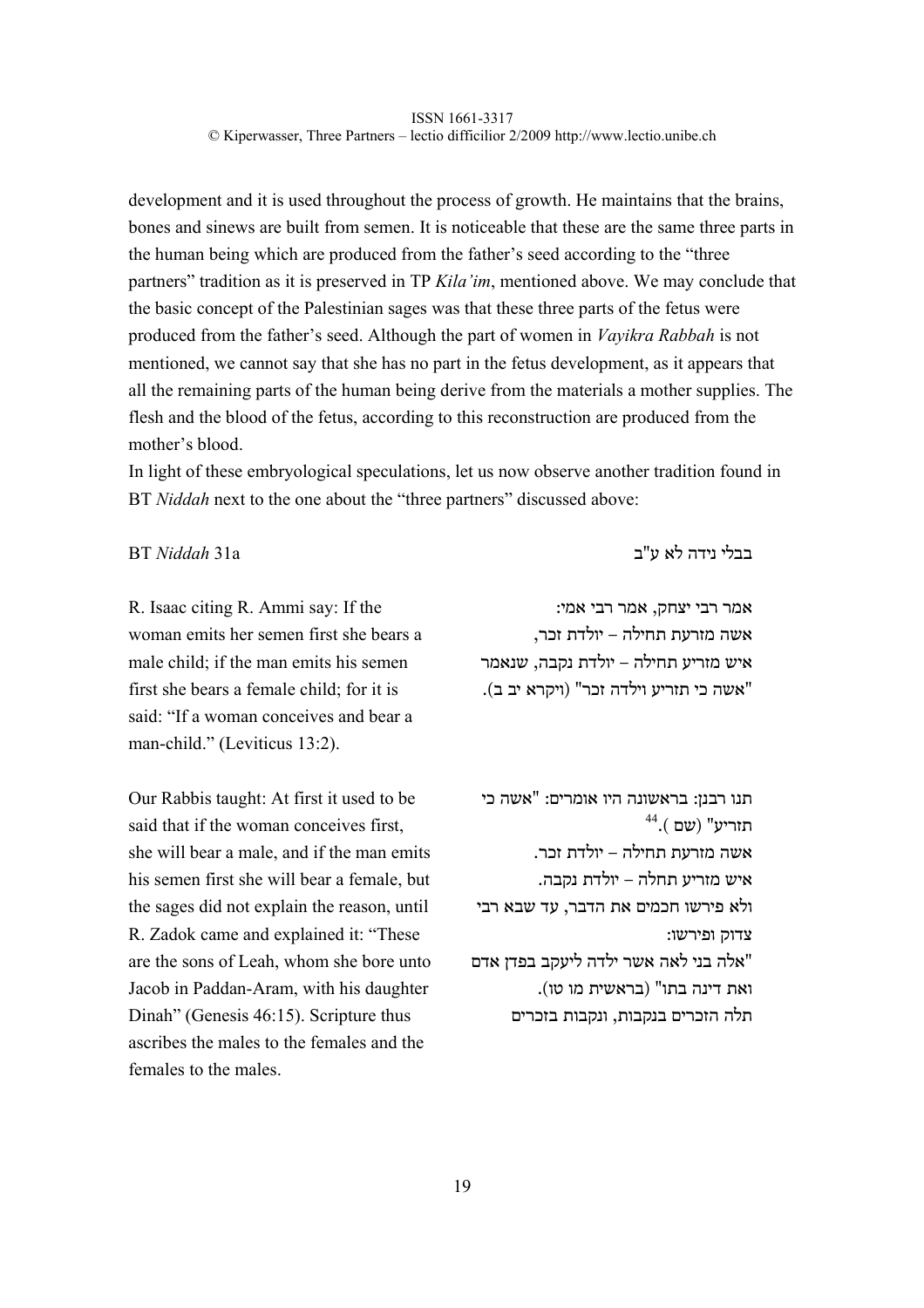"And the sons of Ulam were mighty men of valour, archers; and had many sons, and sons' sons" (1 Chronicles 8:40). Now is it within the power of man to increase the number of "sons and sons' sons"? But the fact is that because they contained themselves during intercourse in order that their wives should emit their semen first so that their children be males, Scripture attributes to them the same merit as if they had themselves caused the increase of the number of their sons and sons' sons.

"ויהיו בני אולם אנשים גבורי חיל דורכי קשת ומרבים בנים ובני בנים" (דברי הימים א' ח מ). וכי בידו של אדם להרבות בנים ובני בנים? אלא מתוך שמשהין עצמן בבטן, כדי שיזריעו נשותיהן תחלה, שיהיו בניהם זכרים – מעלה עליהן הכתוב כאילו הם מרבים בנים ובני בנים.

This pericope consists of pieces of an amoraic midrash on the aforementioned verse from Leviticus and in it we find a tradition attributed to the tannaim (according to the formula תנן, opening it) also based on the same verse from Leviticus. The Leviticus verse was used to explain the fetus' sex determinacy. According to Rabbi Isaac and according to the tradition attributed to the tannaim it is possible to learn from the verse that if the women is מזרעת first, which, according to their understanding of the word, she emits semen, the fetus sex would be male and if the father emits his semen first, the fetus' sex will be female. In the subtext we notice the idea that the male and the female both produce semen, and from the mixture of the two kinds of semen the embryo's body is created. In these Babylonian sources we find for the first time a "dual-seed theory" clearly stated, a theory which was widespread in ancient times.<sup>45</sup> The "three partners" tradition from TB *Niddah*, which appears on the same page, is based on this theory, as it is expressed by the words אדום ... מזרעת שהאשה, literally: "the red material *emitted* by the woman." There, as in a previous source, the word מזרעת is understood as semen emission and the understanding is that a women's seed is red as blood and its nature is similar. And so, judging from the Palestinian sources, we discovered in the tannaitic traditions a model of conception according to which the soft parts of the fetus's body developed before the hard parts, but without any suggestion as to their source. The tannaim adopted the model of cheese production from the biblical book of Job and developed it further. In their applications of it, the semen's role is to ferment and congeal the "cheese," and the material, which is influenced by the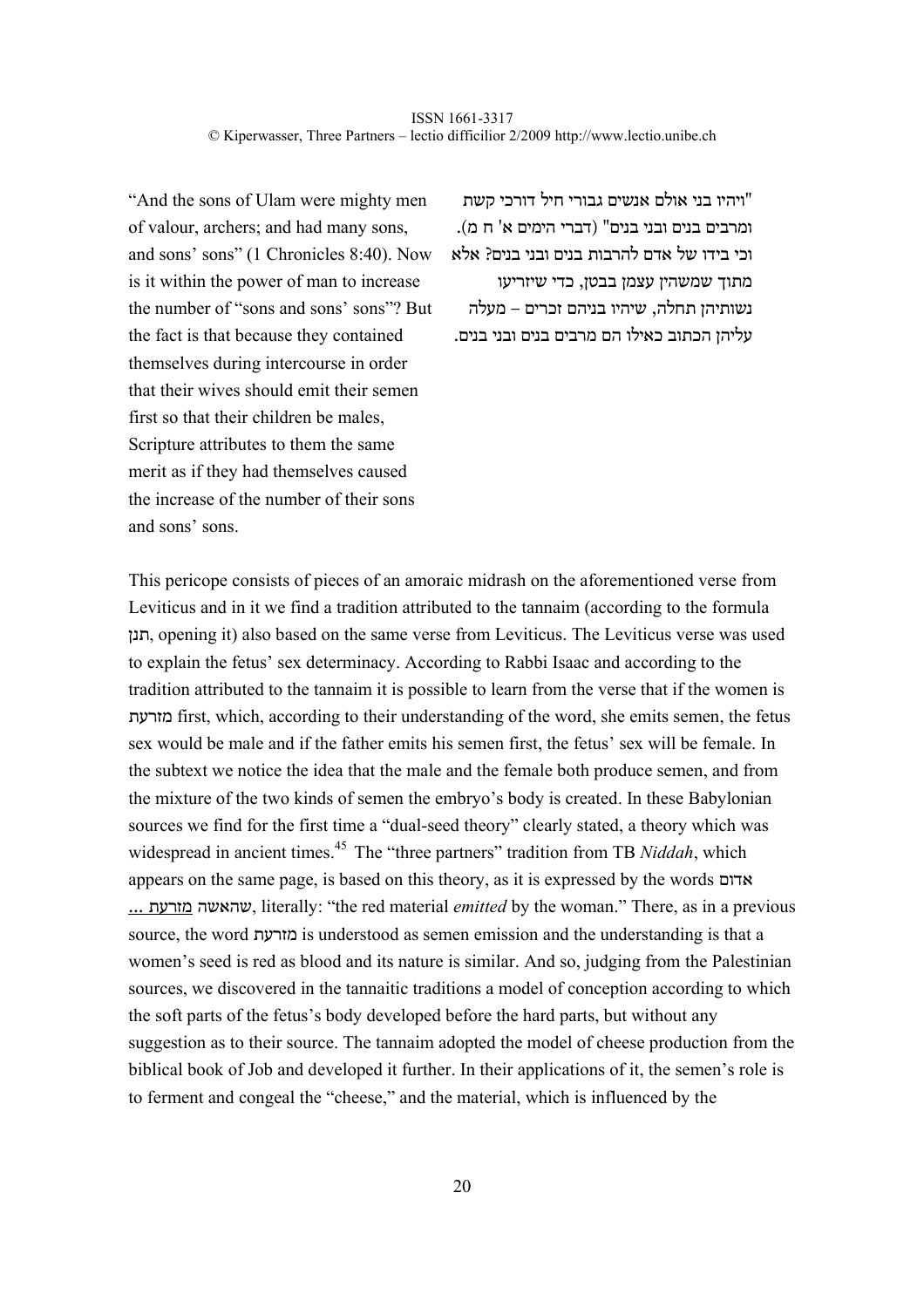"ferment," is the blood constantly located in the womb, from which the milk in the nursing mother's breast will also be produced.

The idea that the different parts of the fetus body are created from materials produced by each parent first appears in the amoraic traditions. Different roles for the father's sperm and the mother's blood in the fetus' development are mentioned in the "three partners" tradition in PT *Kila'im*, but there is nothing in it about the distribution of the roles between the two seeds. Only in the Babylonian Talmud we discover the features of the so-called dual-seed theory.

# **The Three Partners Tradition in Light of Embryologic Theories of Antiquity**

I will now present an overview of Hellenistic conception theories in order to understand one possible source for the rabbis' embryologic understanding:

The "field theory" is a relatively ancient one completely eliminating women's role in reproduction. It declares that the mother only nurtures the new planted seed that grows. The different approaches of this kind of theory can be summarized in this way: 1. the male causes generation and the female provides only nourishment, or 2. the male provides all the most important elements and the female provides only trivial material needs.<sup>46</sup> However, since this theory lacked an explanation as to how resemblance to the mother might occur, a new one appeared, known as the "dual-seed theory." According to this theory, the mother and the father each produce a kind of sperm, and therefore the offspring might resemble each accordingly.<sup>47</sup> The greatest advocates of the dual-seed theory were Hippocrates<sup>48</sup> and Galen.<sup>49</sup> The chief opponent of this theory was Aristotle. According to his cheeseproduction-like theory the male and the female differed in functions – though not as radically as they did in the furrowed field theory.<sup>50</sup> He maintained that the semen takes it's origin from all parts of the male body, and the female does not produce any semen, but something inferior which he calls *katamenia*.<sup>51</sup> Menstrual blood is the material from which the seminal fluid, in giving it form, will cause the complete embryo to be produced.<sup>52</sup> Aristotele's theory is epigenetic, contrary to the pangenesis theory of the dual-seed. He was interested in showing that the male is necessary for reproduction and in providing an inheritance theory to account for the acquisition of physical traits and for sex determination.<sup>53</sup> Galen was a dual-seed theorist who assigned most roles that Aristotle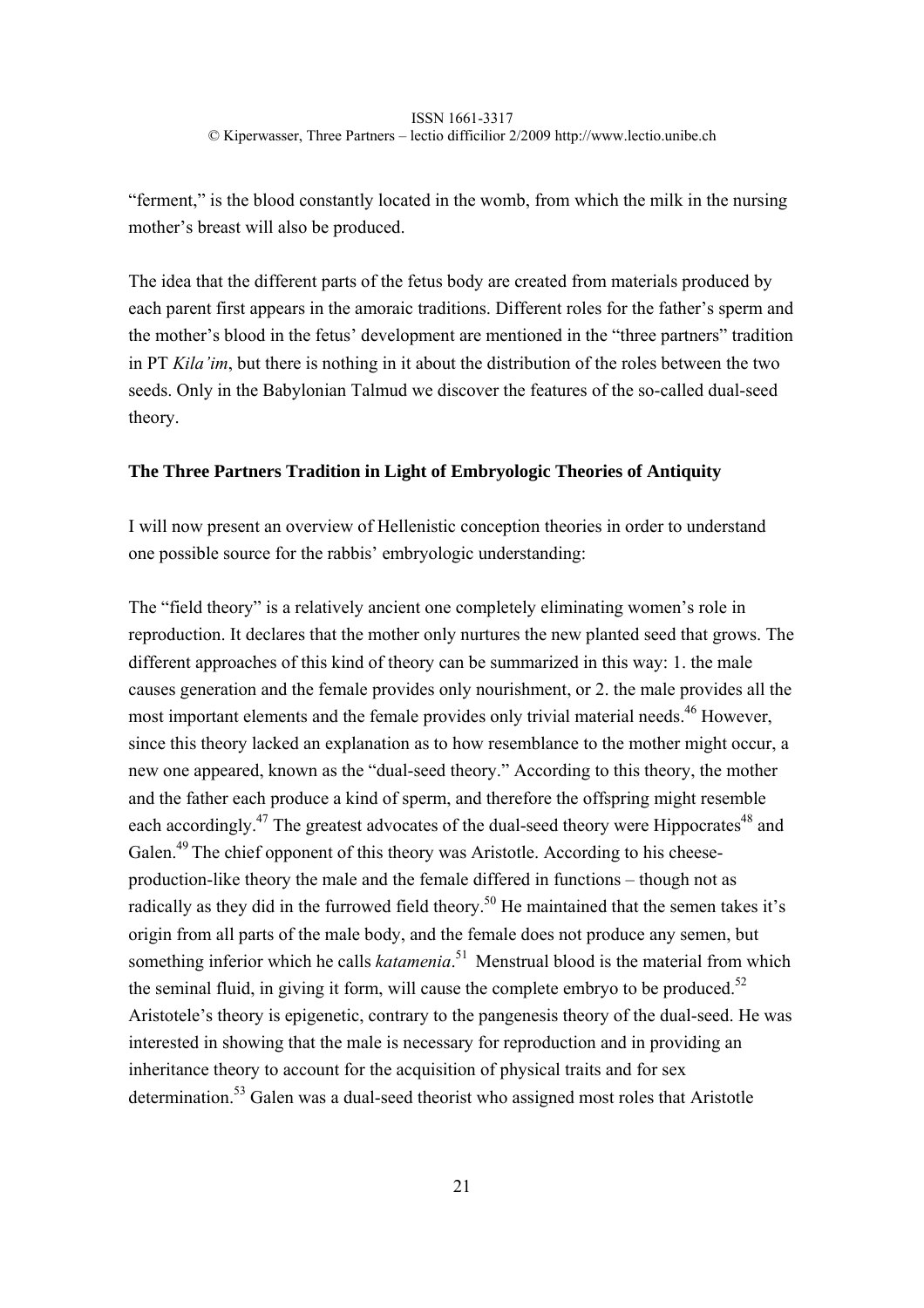attached to the *katamenia* to the female sperm. He resolved the difficulty between the earlier dual-seed theorists and the single-seed ones by claiming that the female seed is weaker than the male's  $54$ 

All the theories described above are very instructive and the similarities and differences between them and the beliefs of the rabbinic sages are noticeable. The Palestinian sages' conception idea resembles the field theory; the Babylonian sages' idea of conception resembles the dual seeds theory. Yet, despite the similarities, we cannot say that the Palestinian sages were influenced in their cheese production model by Aristotle , and that the Babylonian Sages by the dual seeds theory of Hippocrates.<sup>55</sup> The cheese production model already existed in its nuclear form in the biblical book of Job, although its formation and development occurred in a different cultural space and absorbed various influences from surrounding cultures.

The Hellenistic influence on the development of the Palestinian conception theory seems possible, because the Palestinian Talmud developed in a powerful Hellenistic environment.<sup>56</sup> However, in the case of Babylonian Talmud, I wish to reject the possibility of identifying any Hippocratic influences,  $57$  and to suggest for it another source of the cultural interactions. I claim that the Babylonian embryologic model was formed under the influence of Iranian quasi-scientific conception theories, similar to those represented in Bundahishn 15<sup>.58</sup> This is a relatively late Zoroastrian work, which includes many traditions derived from ancient Iranian wisdom.<sup>59</sup> In what follows a few passages about embryo formation, according to the Bundahishn, will be compared with their parallels in talmudic literature.<sup>60</sup>

Bundahishn 15:8

Pas hān ī tōhm ī narān ud xōn ī mādagān šīr frušag homānāg, *pīlag* bandēd, ud ō kadagīhā dahān āmēzēd.

Then this seed of males and blood of females, like milk and/or beestings, bind as a cocoon, mixing in the orifice of these canals.

We can see here that the cheese production image was familiar not only to Job's author, Hellenistic authors, and rabbis but also to Iranian sages. The word cheese is not mentioned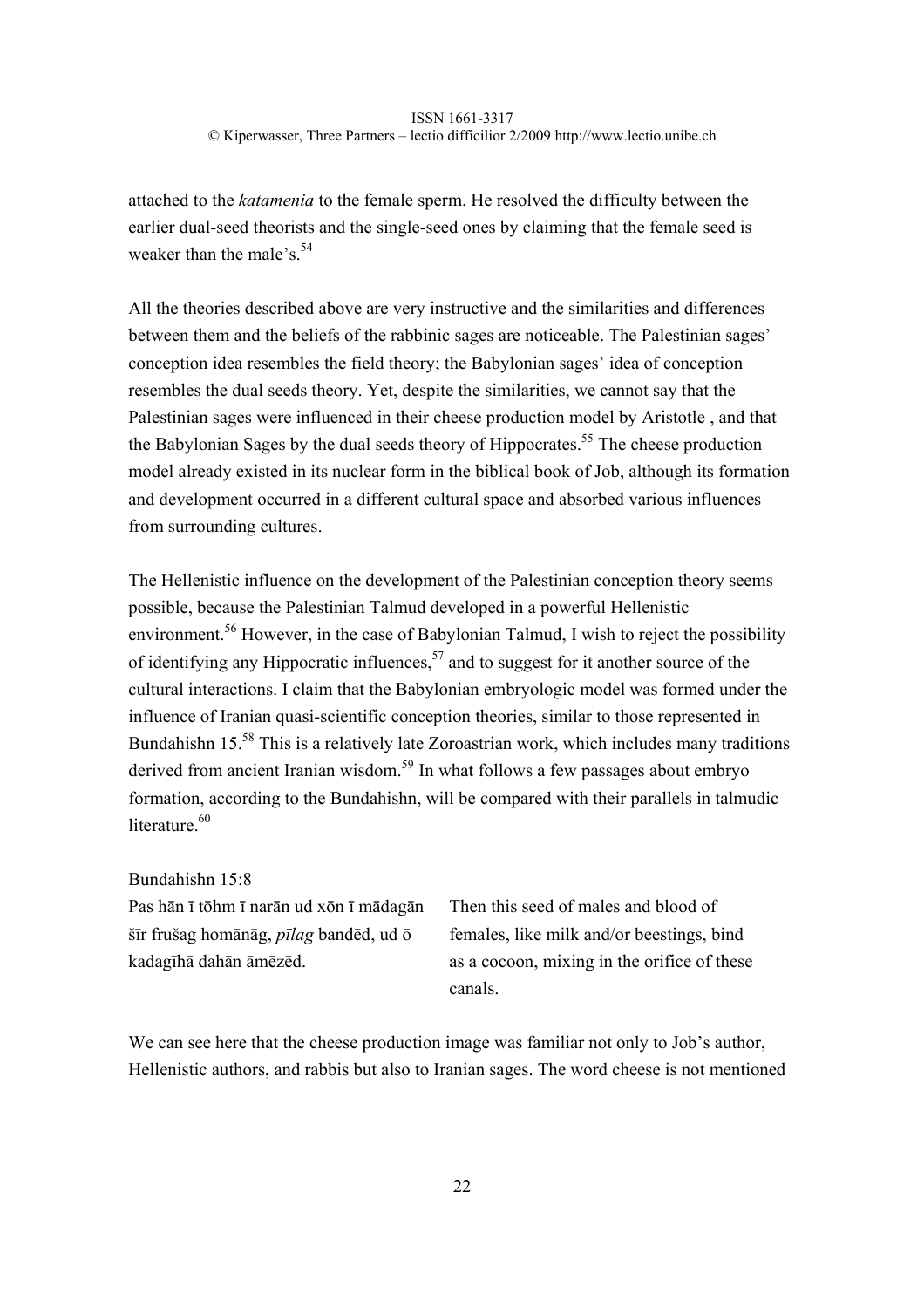here but the picture of milk congealing resembles the image of cheese production. The Bundahishn and the Talmud both assume that both of the parents emit semen.

4. ka ābustagīh zamān mad ēstēd hamē, ka tōhm ī mard nērōgōmandtar - pus; ka hān ī zan nērōgōmandtar - duxt hambawēd, ka har dō tōhm rāst - dōgānag ud segānag az-iš bawēd.

5. agar tōhm ī narān pēš āyēd – pīh bawēd, ō mādag abzāyēd, ud az-iš frabīh bawēd; agar tōhm ī mādag pēš bē āyēd, xōn bawēd ud mad az-iš nizārīhēd.

6. tōhm ī mādagān sard ud xwēd ud tazišn az pāhlag, gōnag suxr ud zard; tōhm ī narān garm ud xušk tazišn az mazg ī sar, ud gōnag spēd ud xašēn.

7. hamē {{TD1}} tōhm ī mādagān pēš bē āyēd andar kadagīhā frāz gardēd, tōhm ī narān azabar bē ēstēd, ud hān kadagīhā purr bē kunēd; har cē az-iš pardazēd, abāz ō xōn bawēd, ud pad ragān ī mādagān andar šawēd; pad hangām ī zāyišn šīr abāz pestān āyēd \*az zāyišn, pad-iš frazand parwarēd, ciyōn hamāg šīr az tōhm ī nar<i>ān bawēd.

When the time of pregnancy comes, and when the seed of the man is stronger –  $a$ son is conceived, and when the (seed) of the woman is stronger  $-$  a daughter is conceived; when both (seeds) are equal twins and triplets come from it When the seed of the male comes forth, it becomes fat and strengthens the female, and she becomes stout thereby; when the female seed comes forth it becomes blood and females becomes feeble thereby.

The seed of the females is cold and moist and it flows from the loins, its color is red and yellow; the seed of the males is hot and dry and it flows from the brain, its color is white and dark-blue. The seed of females constantly comes forth and goes about canals, and the seed of males settles over it and fills these canals; everything which is in excess of it, becomes blood again and enters the veins of the females; at the time of birth (it) returns as milk to the breasts, as the result of giving birth, and (she) nourishes the child thereby, for milk is always formed from the seed of females. $61$ 

It is noticeable that the Babylonian Talmud embryologic theory is nearer to Bundahishn than to the Hippocratic writings.<sup>62</sup> The Talmud does not identify the woman's seed with vaginal excretion, and according to talmudic thinking the female material participating in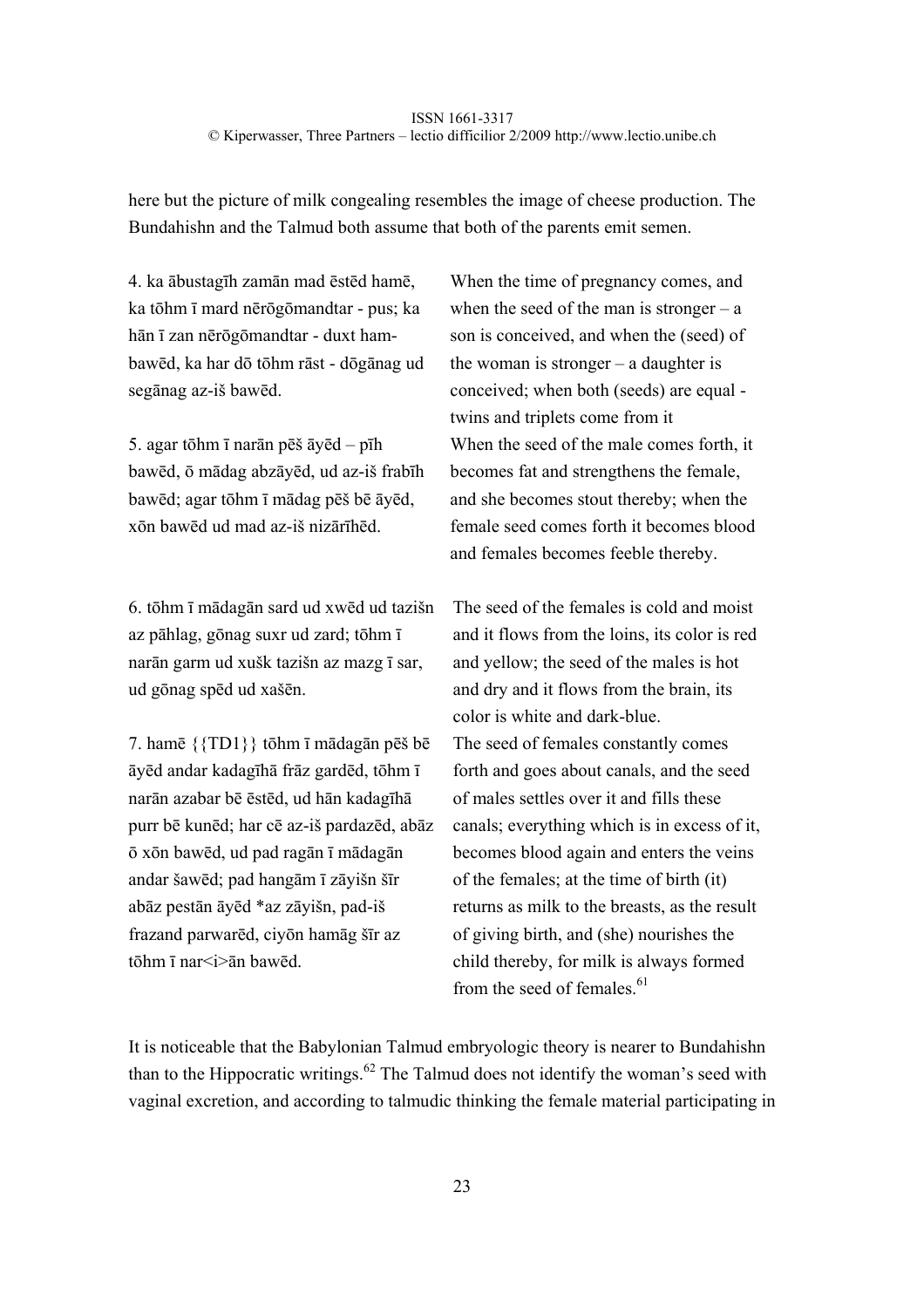the child's body building is blood-like. The Bundahishn embryologic theory is more detailed and elaborated than the talmudic concept. I would like to suggest that the Bundahishnian physiology can also help us understand the talmudic theory of sex determination. According to the Bundahishn the essence of the sexual union and conception is an interaction between the seeds of parents; a kind of struggle ensues – each of the seeds must "overpower" the other, resulting in the gender identity of the child as the prize in this competition. $63$  Bundahishn does not quite conform with the talmudic statement that if the woman emitted her seed first, a male child will be born and if the man emitted his seed first, the newborn will be female, but from the details of its explanation of the embryological process we learn that when the male seed comes first it (or a majority of it) turns into fat, a helpful material for women's health. If the female seed takes precedence, than the majority of it becomes blood, which is not helpful for the woman's body.<sup>64</sup> That is to say, none of the seed which comes first is utilized completely, but rather it becomes tissue of the female body. Therefore the sex of the child is not determined by the seed, whose potential was already exploited for building the female body tissues, but rather by the seed which comes second, that is to say if the women emitted first the newborn will be male. The comparative study of the continuance of the Bundahishn fragment is very illustrative as well. According to the final sentence the women's seed is constantly present in the space of the womb and its role is that of a "ferry" for transporting the male seed. One may assume that this statement is inconsistent with Bundahishn 15:5, where we find two possibilities: the female seed could precede the male seed's entrance, or male seed could precede the female seed. From Bundahishn 15:7 it seems that the female seed is constantly present in the womb and during sexual union and conception, additional quantities are added to it. Thus, if the women emitted her seed first the amount of blood in her body increases. Since only a part of the increased amounts of seed can be used as a ferry for the male seed and for the building of the fetus body, the remaining part of the female seed becomes blood, which then becomes breast milk after birth. Therefore the idea that blood is turned into milk is shared inexplicably between Zoroastrian sages and the Palestinian tannaim. The features of the "dual seed" theory in Babylonian Talmud could also be explained as influences from the Old Iranian embryologic theory as mentioned in Bundahishn.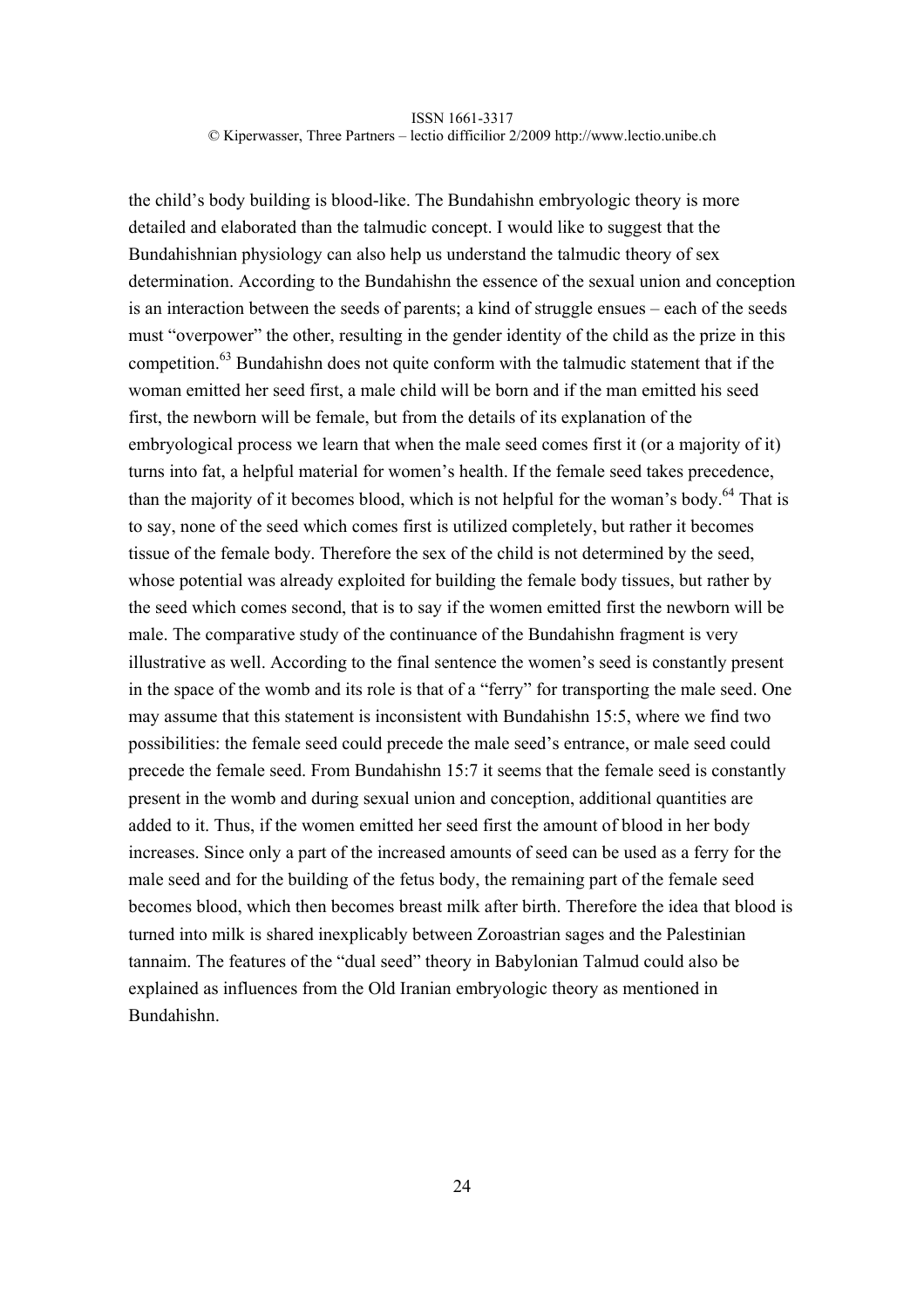The idea that an embryo's body is composed of elements donated separately by men and women can also be found in Bundahishn.

9. hān ī ušturān GMLA<sup>65</sup> 40 rōz hān ī mardomān ud asp-sardagān ud gāwān ud abārīg az ēn ēwēn 30 rōz ud hān ī gōspandān 15 rōz ud hān ī sagān 10 rōz ud hān ī rōbāh 7 rōz, hān ī rasūg 5 rōz, hān ī muškān 6 rōz pad šusªrīh ēstēd; ud pas 3 rōz pad gumēzagīh ēstēd, šusªr xon; pas bawēd ciyōn ka gašt<sup>66</sup> ēw andar waxšēd ud cašm, gōš, wēnīg [TD2] ud dehān az-iš rōyēd, ud dast ud pāy ud abārīg handām [TD2].

10. ud hamē astag [TD2] ud mōy [TD2] az pidarān, xōn ud gōšt az mādarān.

9. The seed of camels remains in the form of liquid semen for 40 days, that of human beings, equines and oxen for 30 days, that of small cattle for 15 days, that of dogs for ten days, that of the fox for seven days, that of the weasel for five days, that of the rats for six days, and then for three days it stays in a mixed state, semen and blood; then it becomes like a fetus<sup>67</sup> when it is growing, and eyes, ears, nose {{TD2}} and mouth grow therefrom, and arms and legs and other limbs {{TD2}}.

10. And the bones and hairs are always from the fathers and the blood and flesh from the mothers.

The mixture of the two seeds initializes the embryo's formation: first, the sensorial parts of the human body appear, and then, the hands feet and other limbs. The author explains that the entire skeleton and hair are from the father's seed and that the flesh and the blood are from the mother's blood. Eyes, ears, nose and mouth are not made from the mother's blood, but from the blood produced from the male's unutilized seed. What is the principle that lies at the core of the differentiation? The red blood of the women naturally must be the source of the newborn's flesh, which has the same color. In the same way the semen is the source of the newborn's skeleton, of all its limbs and sensorial organs as well as its hair. As mentioned above, the "three partners" tradition also differentiates between the fathers and mothers components in the fetus according to their color. From the white male seed come the marrow/brain, bones and sinews (according to the Palestinian version), the white part of the eye and nails (as added by the Babylonian version). From the red female material come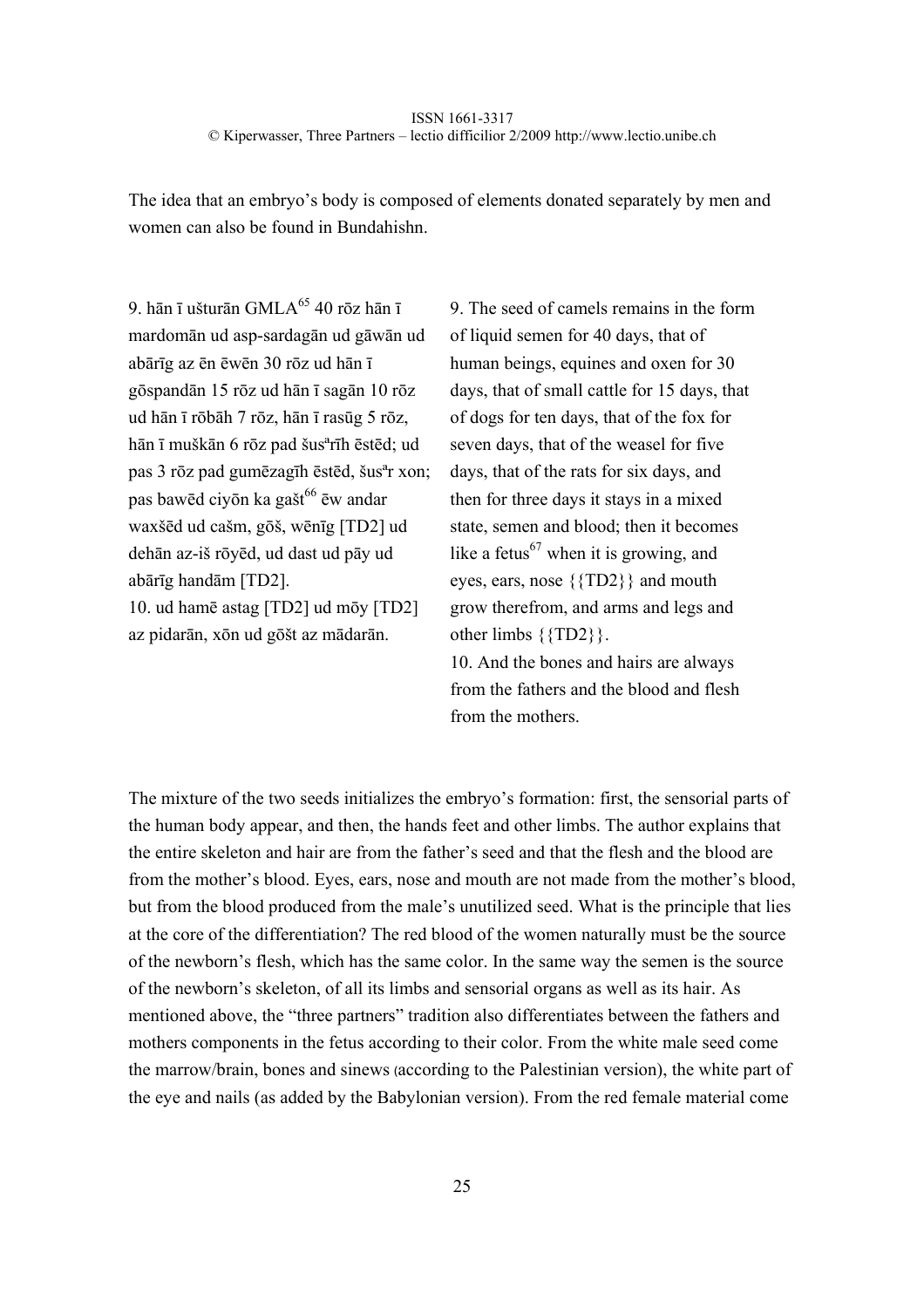all the parts which have shades of red – flesh, skin, blood. The Babylonian version adds hair and the black part of the eye. Their color is not red, but black is nearer to red than to white, and obviously, after attributing the white part of the eye to the father, the author is compelled to attribute the black part to the mother. Thus, major similarities can be discerned in the comparison between the Bundahishn and the Babylonian "three partners" tradition, as well as a few small differences. Both, the BT and the Bundahishn, agree on the female's contribution in the deal: blood and flesh, and on the male's contribution – bones and sinews. As opposed to the Bundahishn, in BT men and women are equally represented in the newborn's eye structure, a site where the rabbis succeeded in creating a harmonious equilibrium between male and female. In Bundahishn the hair is determined by the male, whereas in the BT it is determined by the female. It is likely that the Babylonian tradition does not completely adopt the Iranian "science" and that the embryologic speculation of Iranian origin was both accepted and challenged in a creative way. We probably do not know all the theories of embryological speculation that existed in Iranian culture, and it is likely that, in addition to the Bundahishn's version, there were other ideas put forward. The Iranian culture of the period discussed has survived in a very fragmentary condition, and was transmitted by latter-day redactors, who probably represented only one intellectual branch. In this context another parallel seems important.

In light of the fact that the idea that the embryologic process is based on a combination of blood and semen, where the semen causes the blood to congeal, was widespread in the Ancient Orient, especially in Indo-Iranian cultural *milieu*s, similarly the relatively ancient Indian work *Garbha Upanishad (2b.c)* describes the development of the embryo as a process beginning with the congealment of blood and semen and finalized after three months when the limb regions appear. A detailed presentation of this tradition can be found in *Susruta-samhita* (1 c).<sup>68</sup> According to this source the solid parts of the embryo are produced from male materials and the soft parts from female materials.<sup>69</sup> There is a specific correlation between the Indian source, the Babylonian Talmud, and the Bundahishn – the male's seed according to the Bundahishn is solid and dry and therefore the solid parts of body derive from it, whereas from the liquid female seed come the soft parts of the human body. I do not claim that there is any direct influence from Indian sources on the Babylonian Talmud. I only wanted to demonstrate the possible relationship between India and Ancient Iran – both cultures have a common origin, and sometimes the Indian culture, which is preserved in a more complete form than that of ancient Iran, can provide us with a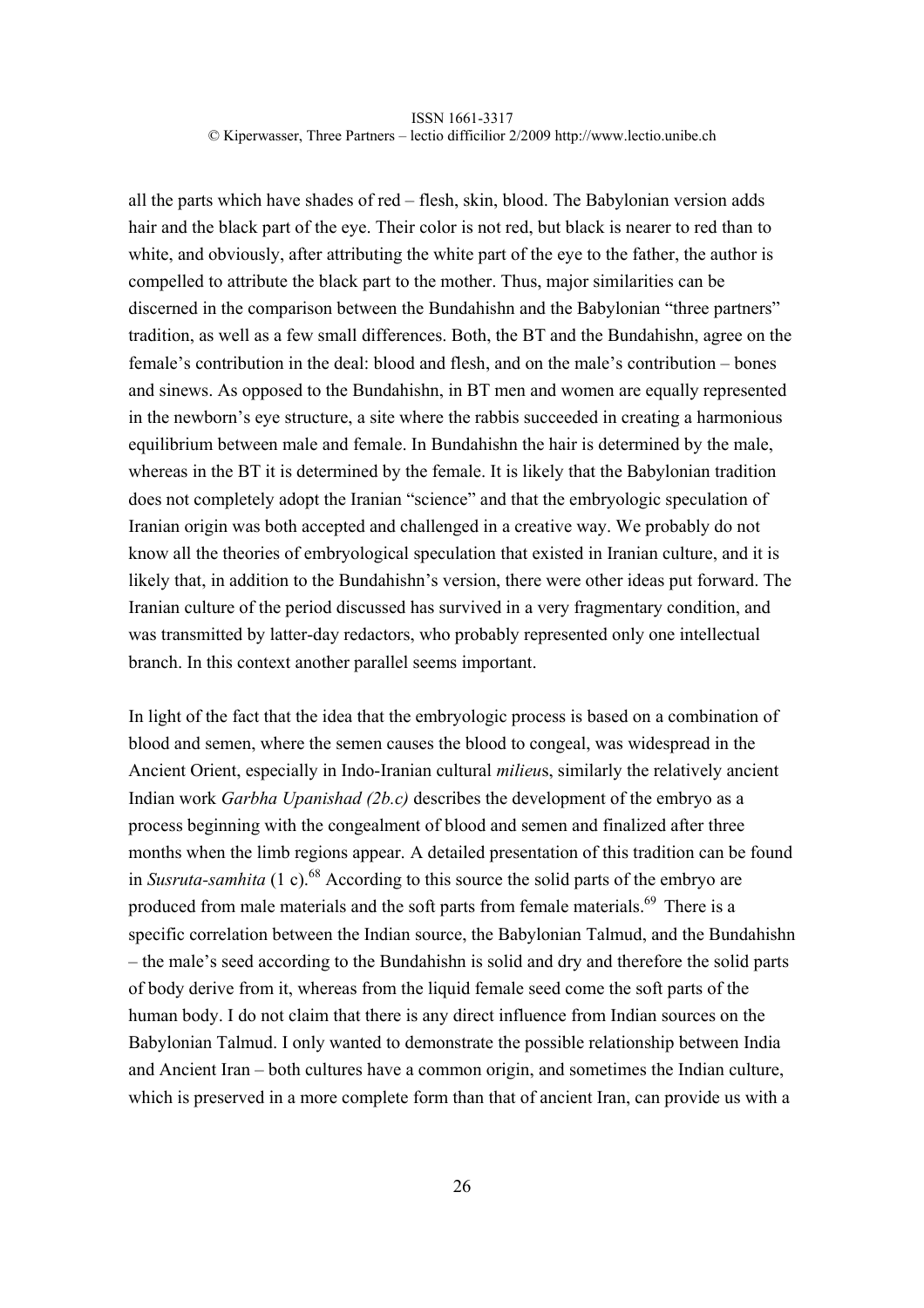clue to the roots of Iranian culture. The "three-partner" tradition, which originated in a Palestinian milieu, was molded in BT, influenced by an Indo-Iranian notion, and must now be studied in light of these Ancient Orient ideas. The division of the body parts into male and female, according to their color (whites – father, reds – mother), is probably based on a basic universal analogical thinking of human beings, widespread in the cultures discussed above.<sup>70</sup> The analogical model concerning male and female parts in the embryo was adapted by the Jewish sages into a rhetorical construction about divine participation with the human parents in the embryo's creation. The "three partners" model first appeared in the halakhic context of respect for parents, was then adopted to an anthropological context and transformed in it. There were two autonomous developments of the tradition with different anthropological applications – Palestinian and Babylonian. The structure of the Palestinian tradition was adopted by the Babylonian tradition, its author remained loyal to the number of partners, but his interpretation of the relationship between them changed. Actually, according to the Babylonian author, there are only two partners in the creation of a person: God and the parents together, and therefore the partnership is not equal. The Palestinian tradition, as opposed to the Babylonian one, shows us a real partnership – the parents are equal in their role one to the other and to God.

# **The Embryologic Theory and the Footprints of Gender Politics**

We have studied two metamorphoses of the "three partners" tradition. Significant differences were discovered between the Palestinian approach and the Babylonian one, which was later also accepted by the late Palestinian midrash. Studying the embryologic background of the tradition we defined the Babylonian approach as similar to the dual seed embryologic theory: the embryo formation begins with the mixture of the male and the female seed, the latter having a bloody nature, and emitted at the time of sexual union. There are no clear features of the dual-seed theory in the Palestinian sources. According to both of Palestinian and Babylonian approaches the embryo formation is based on the mixture of semen and blood, but only the Babylonian sages hypothesized that there is also a female seed. Studying embryological speculations we recognize in them the footprints of gender politics.

It is customary to hypothesize that behind embryological speculations there exist gender politics.71 Theories of Hellenistic thinkers were explained according to the approach that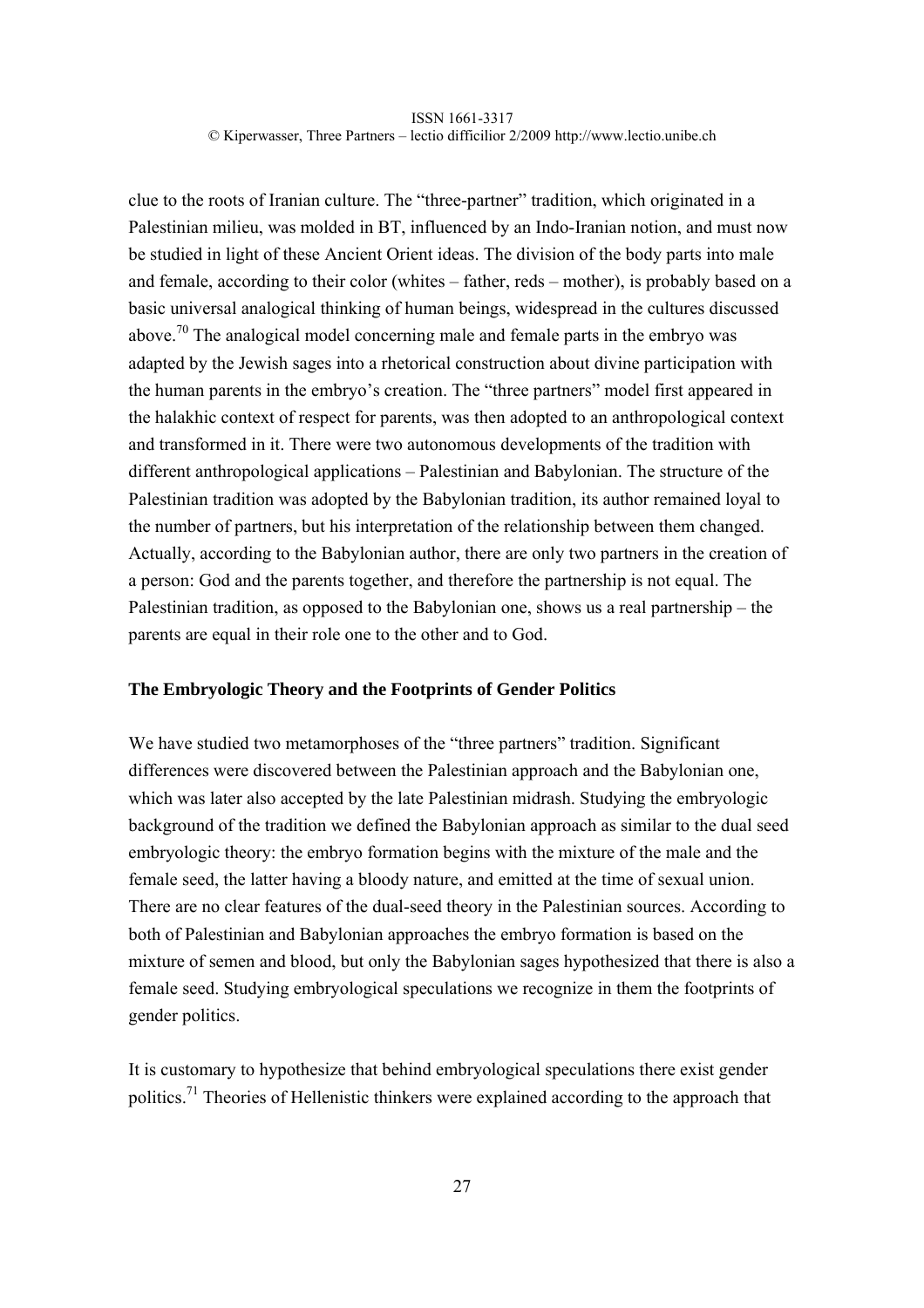women are apparently humans who did not develop well. The process of embryo formation was interrupted, and they did not achieve the male stage of formation. Therefore their role in sexual union is as a tool for receiving male power. The common model of gender politics in Hellenistic culture does not assign the women an isomorphic role to that of the man in the embryological process.<sup>72</sup> In search for links between gender politics and embryologic speculations in rabbinic literature it is possible to reach the following conclusions: The rabbinic model, which developed in the cultural environment of the Ancient Orient, is hierarchic as well, but it is a theocratic hierarchy: it includes the active participation of the Creator, and instead of the women's inferiority component in its hierarchic scheme, we find apparently an egalitarian model in the process of the embryo formation. The gender differentiation of the parts in the embryo is based on the simple symbolism of color and not on the gradients of power.<sup>73</sup> The body is a kind of mirror in which social concerns or cultural models may be reflected.<sup>74</sup> This produced the situation in which the Supreme Partner's participation is sacred and the two parents are partners in a deal, but their partnership was interpreted differently in the different rabbinic cultures. According to the Palestinian approach, each parent is an equal partner and they have the same rights in this partnership as the Creator. According to the Babylonian approach they are both practically one unit and neither one of them is important if he is not a part of the family, together they become equal to the Supreme partner. In light of the similarity between the Talmudic embryologic speculation and its parallels in Bundahishn and Indian sources, the possibility of the Indo-Iranian influences on the Babylonian sages is reasonable. According to Zoroastrian conception theory, the female is necessary for the embryo-creation and she has an active part in it, but hierarchically it is secondary to the male role. The theological support for this theory is found in Bundachishn  $14a:1^{75}$  where it is explained that woman was chosen for the role of helper to the man born from her, because "another vessel from which to produce man" could not be found in the entire universe. Therefore Ahura Mazda was forced to create a creature as lustful and as sweet as a woman. The link between sex, food, women and evil is immanent in the dualistic thought of the Zoroastrians – the male aspect is identified with the good and the female is mostly identified with evil. <sup>76</sup> It is very interesting, therefore, that rabbinic thought while forming embryologic models, does not create equally strong hierarchical gender structures between male and female as in the another cultures of Late Antiquity.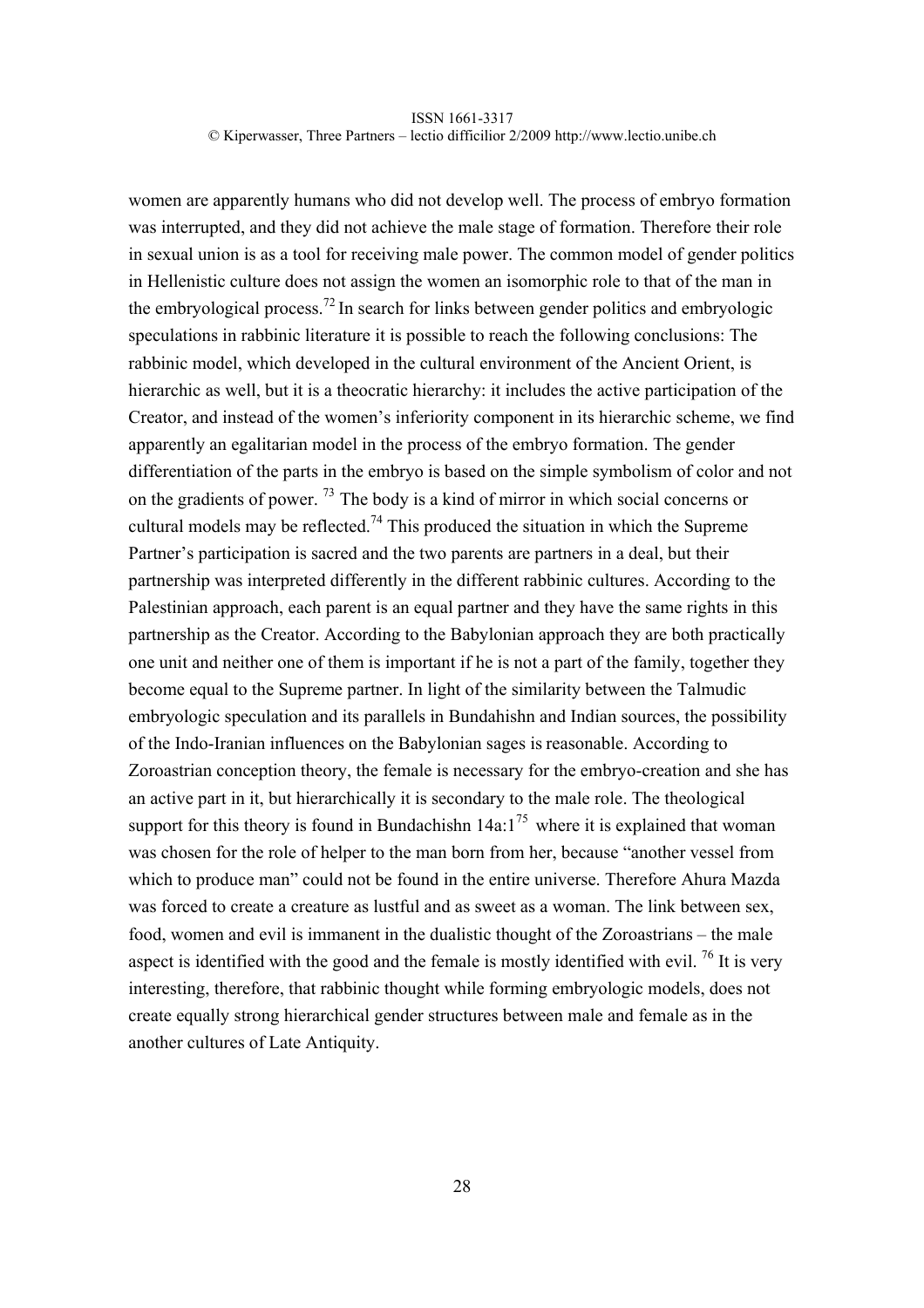$<sup>1</sup>$  A first version of this paper appeared in my study of the Babylonian nature of the three-partners tradition in</sup> midrash Kohelet Rabbah, in my PhD, see Reuven Kiperwasser, Midrashim on Kohelet – their Formation and Redaction, Ramat Gan, 2005, pp. 169-183, but this study has been continually elaborated upon later. A paper was presented before my colleagues in a seminar in MaTan and I am grateful for their questions and comments. The paper's draft was read by Yaakov Elman, Geoffrey Herman, Tal Ilan, Samuel Kottek, Ronit Nikolsky, Dov Schwartz, Shaul Shaked, Dan Shapira and Cana Werman – I am thankful to all for their comments. This paper was accepted to the *Irano-Judaica 6: Studies Relating to Jewish Contacts with Persian Culture Throughout the Ages,* but, because the delay in the publishing the volume, and with a permition of the editor, prof. S. Shaked, I proposed it to the *Lectio difficilior*.

2 Embryological theories of talmudic sages have been discussed in Julius Preuss, *Biblical and Talmudic Medicine* (Trans. from German by E. Rosner), New York-London, 1977, pp. 387-391, and see also Samuel Kottek, "Embryology in Talmudic and Midrashic Literature," *Journal of the History of Biology* 14 (1981) 15- 330, Ephraim Elimelech Urbach, *The Sages – Their Concepts and Beliefs* (Translated from Hebrew by I. Abrahams), Jerusalem, 1975, pp. 218-223, Victor Aptowitzer, "The Embryo in Criminal Law," *Sinai* 11 (1942), pp. 9-32 (Hebrew), David M. Feldman, *Birth Control in Jewish Law: Marital Relations, Contraception, and Abortion as set forth in the Classic of Jewish Law*, New York, 1968, pp. 132-143, Edward Reichman, "The Rabbinic Conception of Conception: An Exercise in Fertility," *Tradition* 31 (1996), pp. 33- 63. For cultural aspects of the rabbinic approaches see Joshua Levinson, "Cultural Androgyny in Rabbinic Literature," in *From Athens to Jerusalem: Medicine in Hellenized Jewish Lore and in Early Christian Literature*, eds. Samuel Kottek and Manfred Horstmanshoff, Rotterdam, 2000, pp. 119-140.

<sup>3</sup> According to the JPS Hebrew-English Tanakh, Philadelphia 1999, p. 1672.

4 See Marvin H. Pope, *Job*, The Anchor Bible, New York, 1965, p. 78; J. E. Hartley, *The Book of Job*, Grand Rapids, Michigan, 1988, pp. 186-187.

<sup>5</sup> See Joseph Reider, *The Book of Wisdom*, New York, 1957. Original Greek text available in Joseph Ziegler, *Sapientia Salomonis*, Göttingen, 1962, p. 116.

<sup>6</sup> See Pnina Galpaz-Feller, "Pregnancy and Birth in the Bible and Ancient Egypt (A Comparative Study)," *Biblische Notizen* 102 (2000), pp. 42-53. About the realia behind cheese production in talmudic times see Samuel Krauss, *Talmudische Archeologie* 2, Hildescheim, <sup>2</sup>1966, p. 135.

<sup>7</sup> See Weiss edition p. 4. "Qedoshim" is the accepted name of this part of the book, but the truth is that "Qedoshim" is not an independent part, but only a segment of "Ahare Mot," see Shlomo Naeh, "The Structure and Division of Torat Kohanim (A): Scrolls," *Tarbiz* 66 (1997), p. 493. Textual parallels are found in the Palestinian Talmud *Peah* 1:1, 15:3, Academia edition p. 80, (this fragment has a parallel in PT *Qiddushin* 1:7,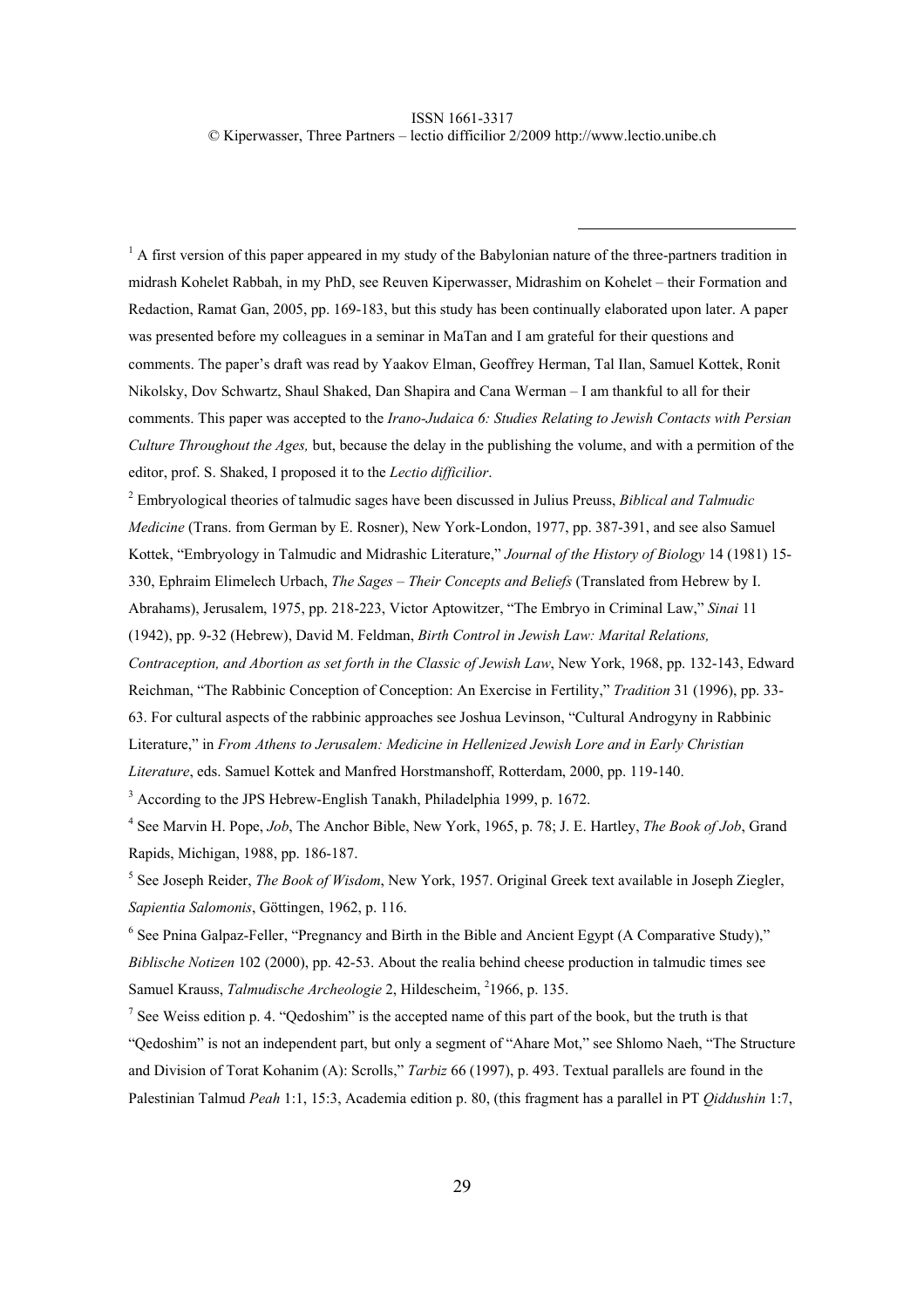71b, p. 1157). BT *Qiddushin* 30b, *Midrash Aseret ha-Dibrot*, *parasha thlitaah* (this midrash does not exist in its complete form, but has survived in a few Genizah fragments and in the form of citations in *Pesiqta Rabbati*. On these midrash fragments' identification in *Pesiqta Rabbat*i, see in Binyamin Elizur, *Pesiqta Rabbati, Introductory Chapters*, Jerusalem, 2000, p. 45 (Hebrew). For the text under discussion see *Pesiqta Rabbati – A Synoptic Edition of Pesiqta Rabbati Based upon All Extant Manuscripts and the Editio Princeps*, by Rivka Ulmer, Atlanta, 1997, pp. 597-599. On this edition see Chaim Milikowsky, "Further on Editing Rabbinic Texts," *JQR* 90 (1999), pp. 148-149. The "three partners" tradition appears also in *Mekhilta de-Rabbi Shimon bar Yohai*, Epstein-Melamed edition, p. 152, but it seems that it was not found in the original text of the *Mekhilta*, but is rather an addition from *Midrash Ha-Gadol*. See Ezra Zion Melamed, *Halakhic Midrashim of the Tannaim in the Babylonian Talmud*, Jerusalem, 1982, p. 122 (Hebrew). The English Translation is according to Jacob Neusner, *Sifra – an Analytical Translation*, Atlanta, Georgia, 1988, vol. 3, p. 88.

8 See Academia edition p. 62.

<sup>9</sup> See Academia edition p. 171.

10 The English translation of the text from *Kila'im* is available in *The Talmud of the Land of Israel*, Translated by I.J. Mandelbaum, vol. 4, Chicago-London, 1990, pp. 248-249. Unfortunately the translator of *Berakhot* in this edition skipped over the text discussed above. My translation is based on Mandelbaum's translation with little changes.

 $11$  There is an elliptic statement here meaning "these are the signs that distinguish one kind of mule from another."

12 The version here is לו, but it seems to be a mistake, the version in *Berakhot* is probably original.

 $<sup>13</sup>$  Perhaps the meaning intended here is that we can observe different functions of genetic determinacy: the</sup> mule receives its ears from his sire, but human beings receive from fathers something else … but this is a difficult explanation.

 $14$  Perhaps somebody thought that there is some kind of bone in the ear. At least some of the traditional Mishnah commentators extrpolated from Mishnah *Oholot* 1:6 that the ears have bones, see Reuven Kiperwasser, "The 248 Limbs – A Study of Mishna Oholot 1:8," *Journal of the Torah and Scholarship*, 8 (1999), pp. 29-64 (Hebrew).

<sup>15</sup> There exists a common phenomenon that the Babylonian Talmud identifies some traditions as baraitot, but the Palestinian Talmud does not represent the parallel tradition as tannaitic. See Jacob N. Epstein, *Introduction to the Mishnaic Text*, Jerusalem, 2002, pp. 775-776 (Hebrew) and recently Yaacov Sussman,

"'Torah she-be'al peh' peshutah kemashma'ah, kokho shel qoso shel yud" Mehqarei Talmud III, 1, (eds. Y. Sussman and D. Rosenthal), Magnes Press, Jerusalem, 2005, 209-384, p. 273 n. 47 (Hebrew).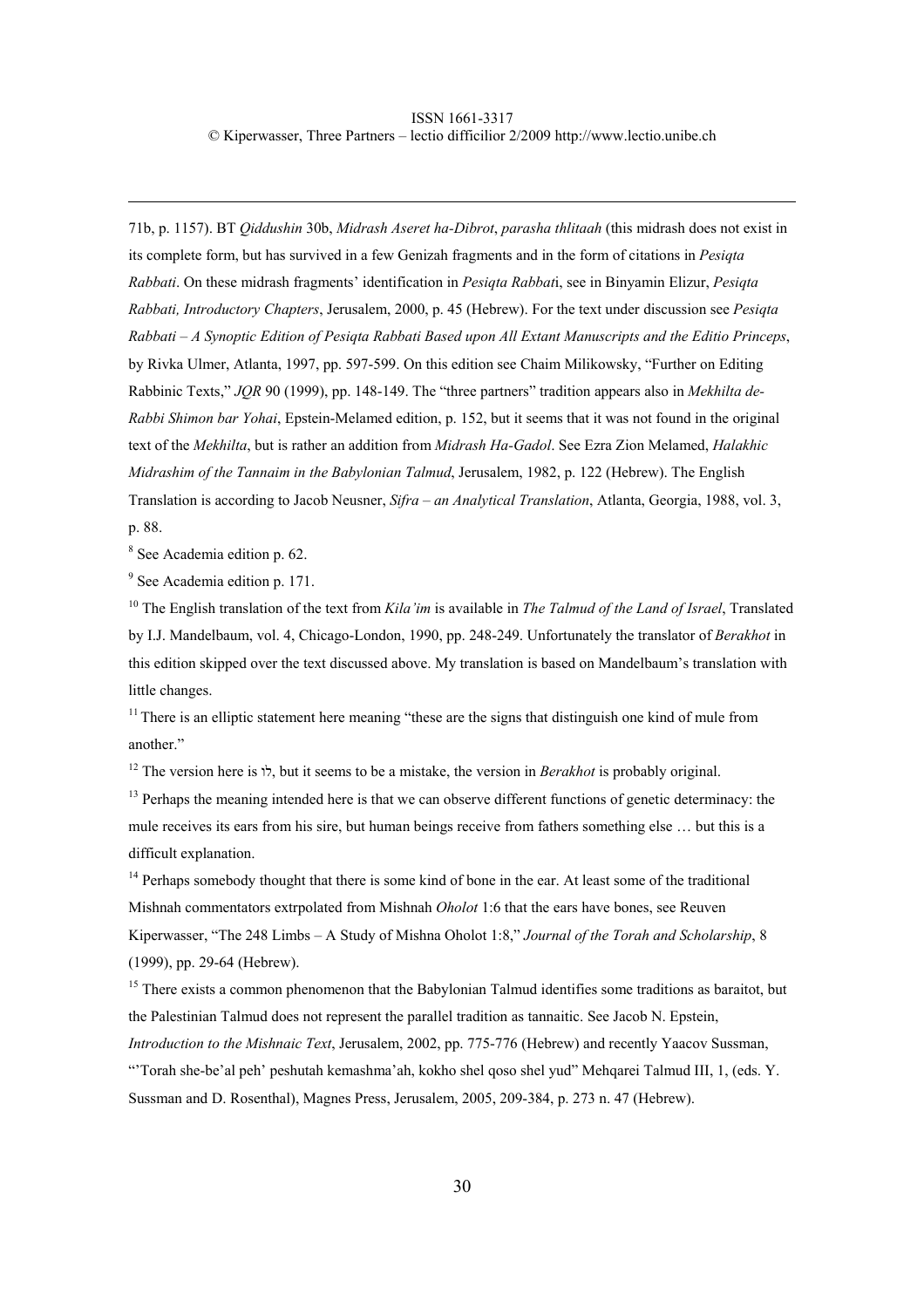<sup>16</sup> An 8th century compilation attributed to Rav Ahai of Shabha. The *Sheiltot* version in the published editions is corrupt and must be corrected according to the mss. Unfortunate the apparatus criticus of the Mirsky edition is not so helpful (about the problems of the Mirsky edition see Robert Brody, *The Textual History of the She'iltot*, New York-Jerusalem, 1991, pp. 192-193) but we can to learn from it that the text was very flexible. This study cannot do justice to all the textual versions of the discussed text, but we can probably rely on the "הקב"ה נותן בו רוח ונשמה וקלסתר פנים וראיית העין ושמיעת האוזן ודיבור והילוך רגליים ודעה ובינה :Vahizhir of version " , see Freiman, edition pp. 190. Vahizhir, according the Brody's opinion (pp. 111-116), is evidence for the ancient version of the *Sheiltot* which has not survived in the manuscripts. Therefore the original version of Sheiltot, just as the version of BT *Niddah* 31a, mentioned ten things given by the Creator as opposed to 5 from the mother and 5 from the father.

<sup>17</sup> About Babylonian traditions in *Kohelet Rabbah*, see Reuven Kiperwasser, Early and Late in Kohelet Rabbah: A Study in Redaction-Criticism, *Iggud – Selected Essays in Jewish Studies* 3 (2008), pp. 291-312. (Hebrew).

<sup>18</sup> The version is according the Ms Munich 95.

19 A textual history of midrash *Kohelet Rabbah* is presented in my PhD, see above, n. 1, p. 134-157, the text can be found there in the synopsis, pp. 35-37 The text above is based on Ms Biblioteka Apostolica ebr. 291. <sup>20</sup> *She'iltot* on *Parashat Yitro*, 56 according to the first edition (Venice, 1545) and 73 in the Mirsky edition, p. 174. There are a few differences between the two versions, but they are not important for our purpose. About the *She'iltot* textual versions see R. Brody, (above, n. 16), p. 37.

<sup>21</sup> There is no adequate translation for this word, and it seems as an unnecessary addition to the five objects bestowed by the God. It is probably the product of a copyist error which somehow repeated the word לובן from the above.

והקב"ה נותן בו רוח חיין ו<נ>שמה וקלסתר פנים וראיית] וראיית העין ושמיעת האוזן [ 111: According to the Vatican Ms ודיבור שפתיים והילוך רגליים והקב"ה מטיל בו רוח ונשמה וחכמה ובינ'". The other two manuscripts of Niddah (both from the Vatican) have a lacuna here. It seems that the relatively late Munich manuscript has a better version of the text.

23 In the original פנים קלסתר – this common expression is difficult to explain etymologically, see Samuel Krauss, *Griechische und Lateinische Lehnwörter im Talmud, Midrasch und Targum*, Berlin, 1898, p. 548.

<sup>24</sup> As noted by the scholars, see Michael Higger, *Ozar Ha-Baraitot* 5, New York, 1942-1943, p. 57 n. 8; vol. 6, p. 448.

<sup>25</sup> Preserved in two Babylonian works, and in one Palestinian composition influenced by the Babylonian traditions, see below and in n. 17.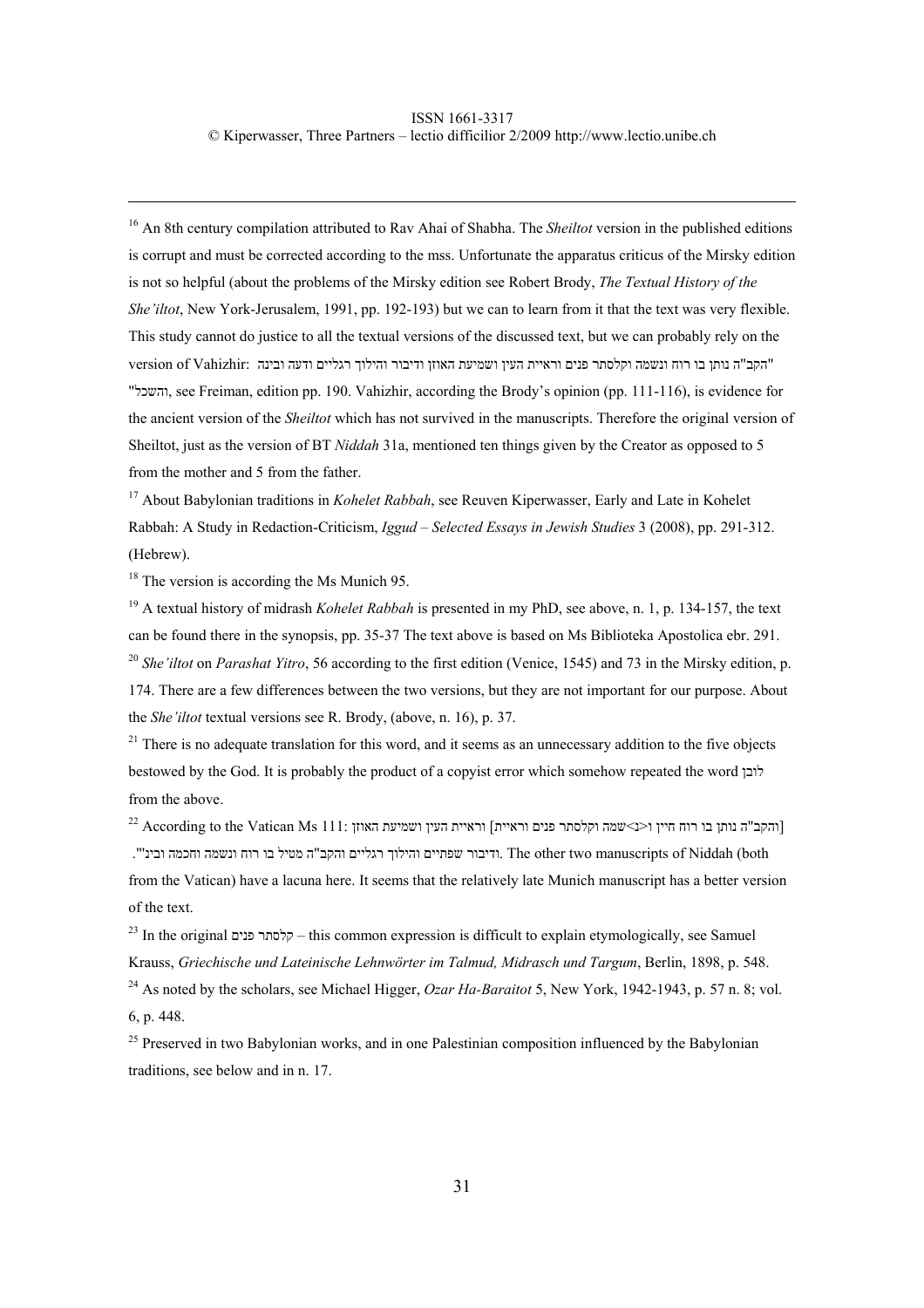$26$  The printed version here is corrupted, when checked against the version of Vatican Ms 111. Scribes changed the original order of things, and therefore it seems illogical. It seems that original order was kept in the She'iltot: first parts of the soul (רוח, נשמה, חכמה, בינה, דיעה והשכל), and then the "psychosomatic" qualities (מראה עינים, שמיעת אוזן, קלסתר פנים). Evidence for the existence of another version can be found in secondary witnesses, such as Tosafot Baba Qama 25a d.h. "kal va homer le-shekhinah and Tosfot to Zebahim 79b d.h. "Omer Rabbenu Tam."

<sup>27</sup> The late parallels of the tradition, probably influenced by the Babylonian Talmud, existed in medieval literature see Michael Higger, "The Formation of the Child," in *Occident and Orient, M. Gaster Anniversary Volume*, ed. Bruno Schindler and Arthur Marmorstein, London, 1936, pp. 253-260. See also *Ozar ha-Midrashim*, Eisenstadt ed. p. 244. Another parallel is found in one version of late *Midrash Aseret ha-Dibrot*, see Eisenstadt, p. 456, but it is probably not a part of the original work, and was added in the process of transmission, because it is absent in Anat Shapira's diplomatic edition, see *Midrash Aseret Ha-Dibrot, Text, Sources and Interpretation*, Jerusalem, 2005, pp. 66-7 (Hebrew).

<sup>28</sup> *Koheleth Rabbah*'s redactor added to the list two elements and ידיים נשיאת גבורה and replaced שכל with חכמה. These changes are a product of his own creative initiative, but, unfortunately, he does not notice that his summation does not add up to ten. In *Kohelet Rabbah* and the *She'iltot* after the "three-partners" tradition a parable appears which is related midrashically to the verse from Job mentioned above. *Kohelet Rabbah*'s redactor, unlike the *She'iltot* redactor, continues to interpret the rest of the Job verse and he understands the remaining words of the verse as referring to the louse on a humans head. We may assume, therefore, that *Koheleth Rabbah*'s redactor knew this *derashah* on Job's verse, as it appears in it in a more original and complete version than the one in the *She'iltot*. There is no evidence that *Koheleth Rabbah* took the parable from the *She'iltot*, although a dissenting opinion can be that *Kohelet Rabbah* is more ancient and the *She'iltot*'s redactor used in his work *Kohelet Rabbah* or an unknown source which preceded both. This aspect of a comparative analysis of these two works is interesting for the determination of their *terminus post quem*, but because there is only one parallel between the two, and the nature of the aggadic fragments in the *She'iltot* is problematic a conclusion is not possible. It is possible that the *She'iltot*'s author, who lived in the 8th century, knew *Koheleth Rabbah*, as our tradition appears in it in a fuller more original form. Thus, it seems that the tradition's metamorphosis was as follows: the Babylonian Baraita was incorporated by someone into a midrashic passage based on the Job verses. This midrashic arrangement was introduced into the *She'iltot*. *Koheleth Rabbah*'s redactor knew the source known to the *She'iltot*'s redactor, but he borrowed from this source more than the *Sheiltot*'s redactor did. The connection between the parts of the paragraph and its context in *Kohelet Rabbah* was discussed in my PhD, see p. 169. For parallel midrashic traditions on this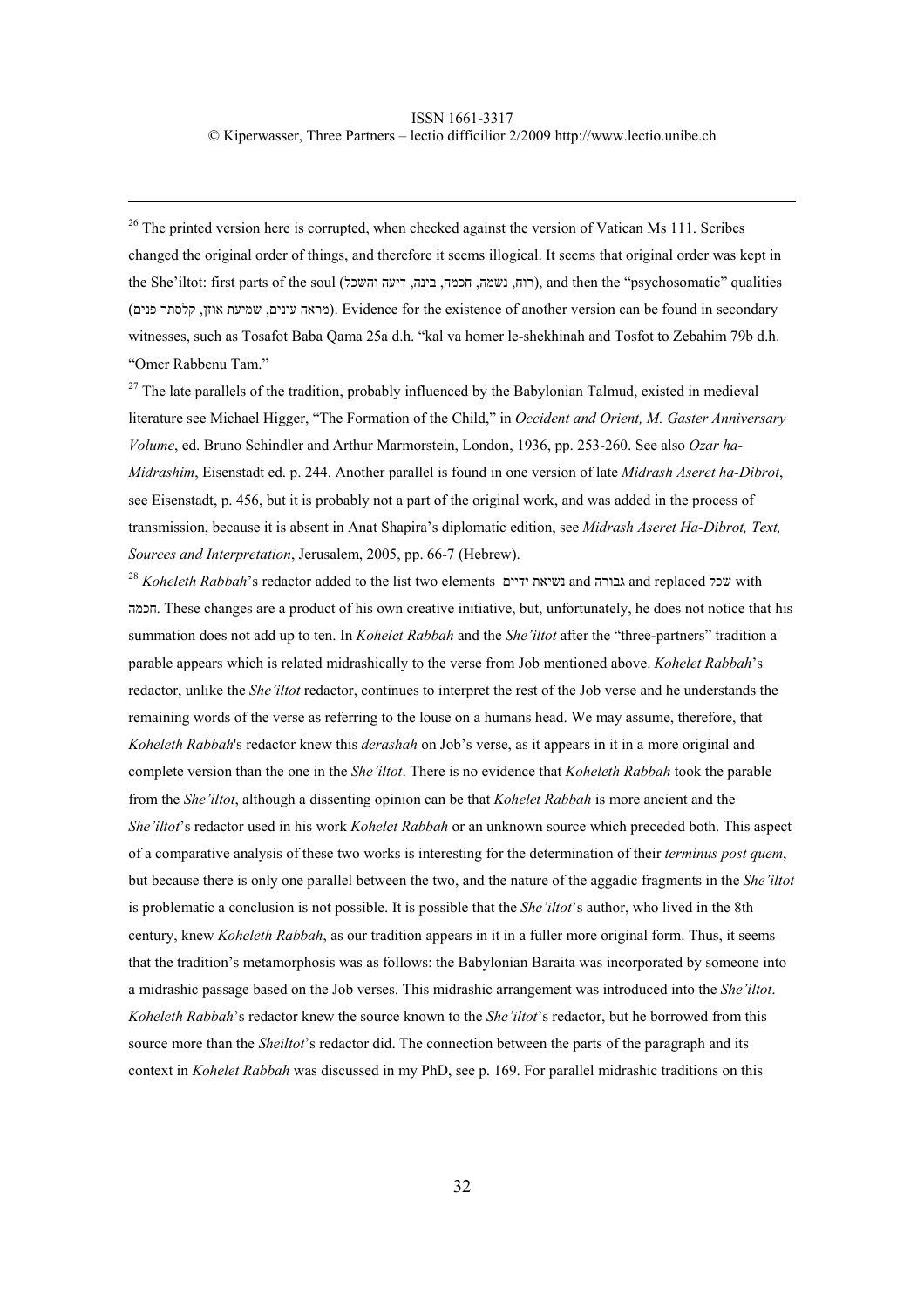verse, see *Avot de Rabbi Nathan* version A 1:19, Schechter edition p. 70. The tradition is mentioned by the Tosafist, but it is uncertain which source he had in front of him, see BT *Shabbat* 12b.

<sup>29</sup> Probably we can see here, as Prof. Elman noted to me, a numerological typology, well known from Manichean sources, both from Persian and Syriac origin. The number five play a significant role in their mythic anthropology. There exist five attributes of mind or thought, five beings evoked by the living spirit, five light-elements and etc. See Francis Crawford. Burkitt, *The Religion of the Manichees*, London, 1925, pp. 29-33.

<sup>30</sup> The gender model apparent here will be discussed below.

<sup>31</sup> I could not find in the Bible any suggestion that a woman's body produced any kind of material required for the embryo's creation. About the embryological approaches in Bible and Talmudic literature see Preuss (above, n. 2) pp. 387-92; Marten Stol, *Birth in Babylonia and the Bible: Its Mediterranean Setting*, Groningen, 2000, pp. 4-5. The lack of evidence regarding female semen in the Bible environment is described there. Likewise I could not find this kind of speculation in tannaitic literature. See also Feldman (above, n. 2). p. 135.

32 The expressions אודם מזרעת/לובן מזריע derive from the midrashic tradition on Leviticus and are found also in *Avot de Rabbi Natan*, additions to the version A, ch. 7, Schechter edition, p. 160, but probably there it was only added to this late work in the process of its transmission, influenced by the Babylonian Talmud. 33 See Jacob Milgrom, *Leviticus 1-6*, The Anchor Bible, New York London Toronto Sydney Auckland, 1991,

pp. 743-4 and see Feldman (above, n. 2), p. 135.

<sup>34</sup> So according to the Onkelos, Pseudo-Jonathan and Neophitic Targumim.

<sup>35</sup> *Sifra Tazria* 1 and see also BT *Niddah* 27b and 40a and BT *Keritot* 7b.

<sup>36</sup> See Pieter Willem van der Horst, "Sarah's Seminal Emission: Hebrews 11:11 in the Light of Ancient Embryology," *Hellenism-Judaism-Christianity: Essays on their Interaction*, Kampen 1994. The author attempts to explain a difficult expression from Hebrews 11:11 as evidence for the view that women had their own seminal emission. He claims that that idea was not limited to Greek scholarly circles, but was well known in early Judaism. However, we have not evidence for the existence of woman's seed before BT, and, if van der Horst is right in his translation of Hebrews 11:11, the author of the epistle was obviously influenced by Hellenistic culture, see op. cit. p. 218.

<sup>37</sup> See the Theodor-Albeck edition p. 129.

<sup>38</sup> See the Margulies edition pp. 314-17. There are several more textual differences between the mss versions, which the editor did not mention in his apparatus criticus, but for our study they are not so important.

<sup>39</sup> See above under the heading "The Biblical Portrait of Conception". It is interesting to note that Job became the main source for midrashic-embriologic constructions by the rabbis, not only here, but in other midrashic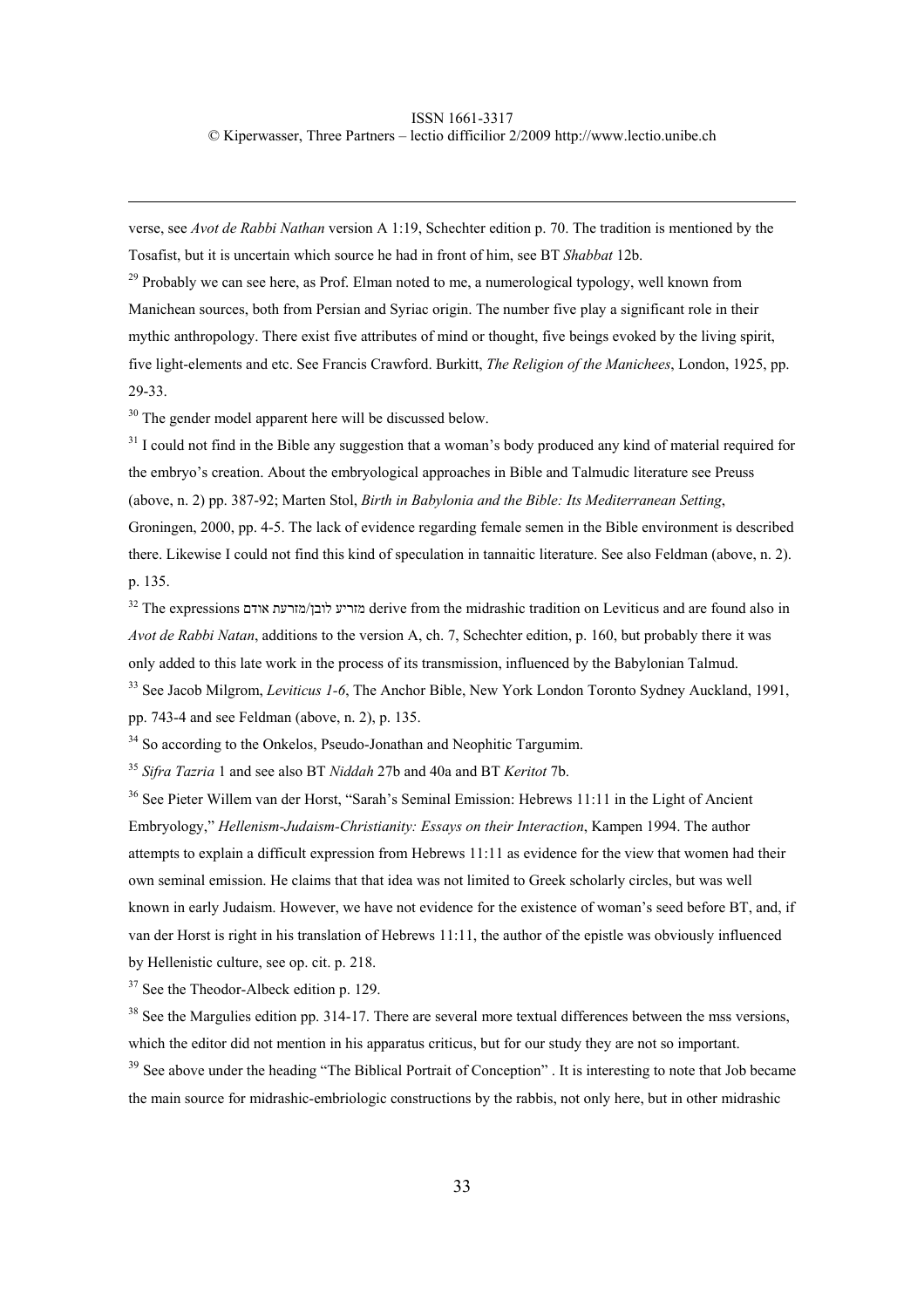### ISSN 1661-3317

© Kiperwasser, Three Partners – lectio difficilior 2/2009 http://www.lectio.unibe.ch

passages as well, see for example *Vayikra Rabbah* 14:2-4. It can be very illuminating to discuss which pattern of the metaphoric theology of this very special biblical book was mobilized for embryologic speculations, but it must be done in another place (and see LeoG. Perdue, *Wisdom in Revolt: Metaphorical Theology in the Book of Job*, Sheffield 1991).

 $40$  See Kottek, (above, n. 2), p. 301.

<sup>41</sup> According to the Margulies edition.

 $42$  We need not assume that, according to Rabbi Meir, blood has not part in fetus body formation, but is useful only in the breast milk production.

<sup>43</sup> Ed. Margulies p. 209 and see there in the editor's notes.

44 The printed edition is corrupted here see also Ezra Zion Melamed, *Halachic Midrashim of the Tannaim in the Babylonian Talmud*, Jerusalem, 1982,p. 237.

45 For a discussion of the sages' approach to menstrual blood and so called *dam himud* see Tirzah Zechura Meacham, *Mishna Niddah with Introduction: A Critical Edition with Notes and Variants, Commentary, Redaction and Chapters in legal History and Realia*, PhD. Dissertation, Hebrew University, Jerusalem, 1989, pp. 154-188, Idem, "Dam Himud – Blood of Desire," *Korot* 11 (1995) 82-89 and also Shai Secunda, "Talmudic Text and Iranian Context: On the Devepopment of Two Talmudic Nattatives," *AJS Review* 33 (2009) pp. 45–69, esp. pp. 48-50.

46 See Michael Boylan, "The Galenic and Hippocratic Challenges to Aristotle's Conception Theory," *Journal of the History of Biology* 17 (1984), p. 83-5.

 $47$  See Boylan, (above, n. 46), p. 86-7.

<sup>48</sup> Discussed here are the so-called Hippocratic works, only attributed to the Hippocrates, whose probable author was Polybius. The *locus classicus* for our study is περί παιδίου φύσιoς (De Natura Pueri). In the process of transmission two Hippocratic works were compiled together and are now traditionally printed as one work περι διαιης (28-30). For the text with an English translation see W.H.S Jones edition, vol. IV, Cambridge-London, 1931, pp. 267-71.

49 See De Semine 2:1 and Boylan *ibid*.

 $50$  See Aristotle, De Generatone animalium 716a, 727 b (17-18). For the Greek original with English translation see vol. XIII, Generation of Animals, English (A.L. Peck, Cambridge-London, 1932).

 $<sup>51</sup>$  In this I disagree with Feldman, see Feldman, (above, no. 3), p. 133.</sup>

52 See De Generatione Animalium, 1. 20. 739a–b, see also Joseph Needham, *A History of Embryology*, Cambridge, 1959, pp. 38-43.

 $53$  See Boylan, (above, n. 46), p. 92.

 $54$  See Boylan, (above, n. 46), p. 101.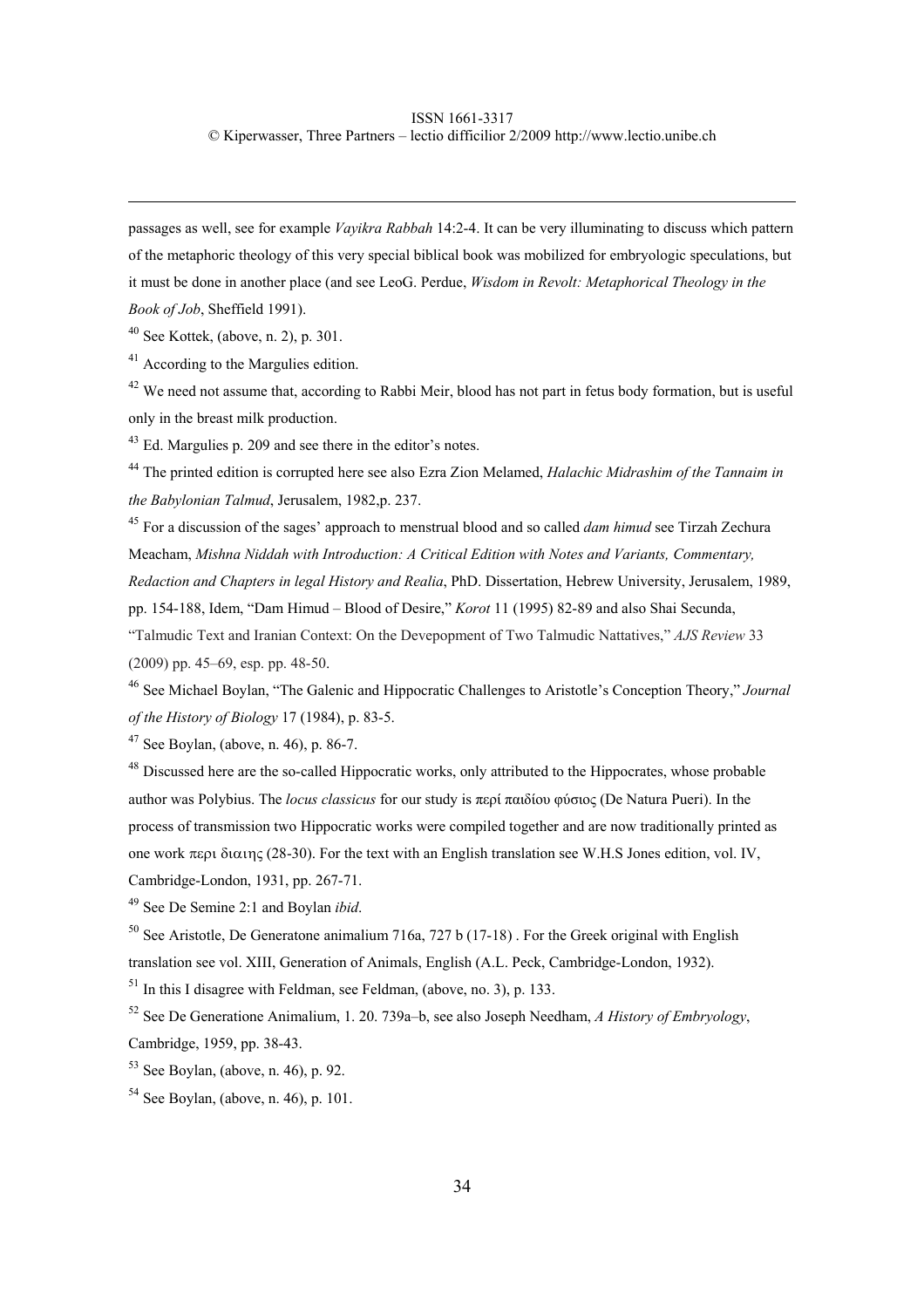$55$  See Kottek, (above, n. 2), p.315 and see also Levinson, (above, n. 2), pp. 121-2.

<sup>56</sup> For a brief summary of scholars' opinions on this issue see in Peter Schäfer's Introduction to the volume, *The Talmud Yerushalmi and Graeco-Roman Culture I*, Tübingen, 1998, pp. 1-23.

57 As is noted by Elisheva Baumgarten, *Mothers and Children: Jewish Family Life in Medieval Europe*, Jerusalem, 2005, p. 68, n. 134. Her explanation is based on what she heard(!) from D. Weiss–Halivni, but which he obviously never put down in writing.

<sup>58</sup> There is a rich bibliography about relationships between the culture of Ancient Iran and Judaism. See for example E. Stave, *Einfluss des Parsismus auf das Judentum*, 1898. For comparative studies based on the talmudic material see Alexander Kohut, *Über die jüdische Angelologie und Dämonologie in Ihrer Abhängigkeit von Parsismus*, Leipzig 1866; Alexander Kohut, "Parsic and Jewish Legends of the First Man," *JQR* o.s., 3 (1891), pp. 231-50. The skeptic approach expressed by J. Neusner, *Judaism and Zoroastrianism at the Dusk of Late Antiquity*, Atlanta 1993, prevailed for a long time, but recently a new interest in Iranian culture and its influence on the culture of the Babylonian rabbis has been invoked by Yaakov Elman, "Acculturation to Elite Persian Norms and Modes of Thought in the Babylonian Jewish Community of Late Antiquity," *Neti'ot Le-David*, Jerusalem 2004, pp. 31-56; Yaakov Elman, "'Up to the Ears' in Horses Necks (B.M. 108a): On Sasanian Agricultural Policy and Private 'Eminent Domain'," *JSIJ* 3 (2005). See also Geoffrey Herman, "Ahasuerus, the Former Stable-Master of Belshazzar, and the Wicked Alexander of Macedon: Two Parallels between the Babylonian Talmud and Persian Sources," *AJS Review* 29 (2005) pp. 283-97.

<sup>59</sup> There are two redactions of the Bundahishn – the long and ancient one called Great, or Iranian Bundahishn (translation: Iranian or Great Bundahishn, by, B. T. Anklesaria, Bombay, 1956) and the short one, which is relatively late, named The Indian Bundahishn. Bundahishn includes many ancient Iranian traditions, but its final redaction is later then the Babylonian Talmud. It depends on the so called Ninth Century Books, see Harald Walter Bailey, *Zoroastrian Problems in the Ninth-Century Books* (Ratanbai Katrak Lectures), Oxford, 1943 (Reprint 1971). In my study I used the traditions from the Great Bundahishn. Unfortunately the interesting paper about Iranian embryologic theories by Bruce Lincoln, "Embryological Speculation and Gender Politics in a Pahlavi Text," *History of Religions* 27 (1988), pp. 355-365 based itself on the Indian Bundahishn.

60 See also Yehoshua Heschel Schorr in *He-haluz* 7 (1865), pp. 1-88, 8 (1869) 1-120 (Hebrew) and there the author, among many hypothetic parallels between the talmudic aggadah and Iranian traditions, also mentioned the similarity between the two embryological speculations.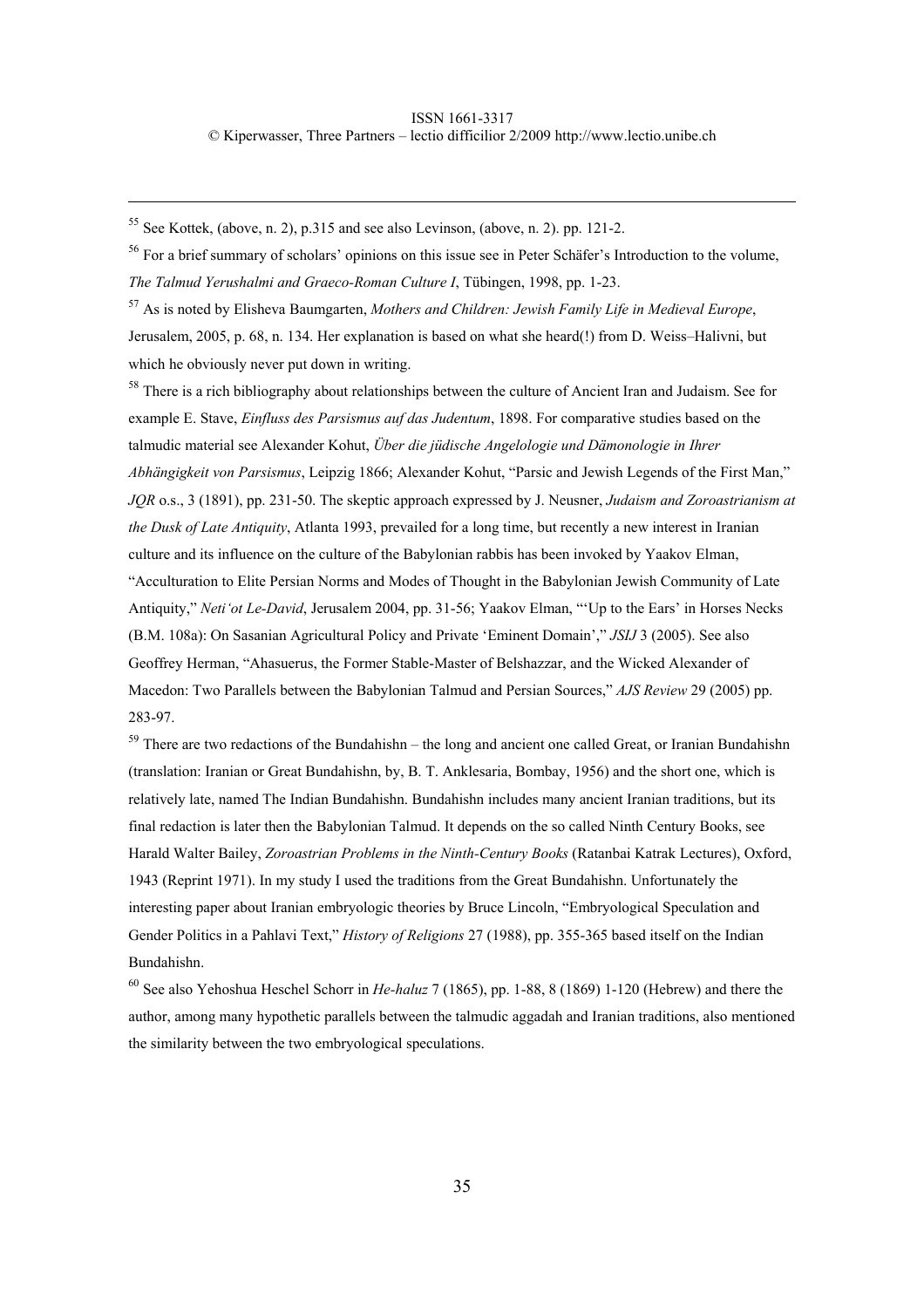### ISSN 1661-3317

© Kiperwasser, Three Partners – lectio difficilior 2/2009 http://www.lectio.unibe.ch

 $<sup>61</sup>$  It is recognizable that the subject here is the female seed, so it is difficult to understand why the textual</sup> version is narān – male [seed], and therefore Dan Shapira's correction nar<i>ān, meaning female [seed] is justified.

62 A major similarity between Zoroastrian rules of purity and rabbinic *halakhah* exists, see Jamsheed K. Choksy, *Purity and Pollution in Zoroastrianism*, Austin, 1989, pp. 94-101 and in a forthcoming study of Shai Secunda.

 $63$  Bundahishn 15:4, see also Lincoln (above, n. 59), p. 357.

 $64$  Bundahishn 15:5.

65 HMRA according to Anclesaria.

<sup>66</sup> This is a difficult word and probably the intention here is gašn/gošn which means pregnancy, fertilization,

or maybe also kašt whose meaning is a sown field.

67 See previous note.

68 See Susruta-Samhita, edited and translated by Priya Vrat Sharma. Varanasi, Chaukhambha Visvabharati, 2001, Vol II part II. Sarirasthana (Section on human body): 3. (On the descent of the embryo). See also Rajgopal L, Hoskeri GN, Bhuiyan PS, Shyamkishore K., "History of anatomy in India," *Journal of Postgraduate Medicine* 48 (2002), pp. 243-5.

 $69$  See Needham (above, n. 52) p. 25.

 $70$  As proof of the universality of the idea, we may refer to the aborigines in New Guinea who share a belief that the skeleton of the fetus is from the father and his flesh from mother. See Needham (above, n. 52) p. 78.

71 About the place of gender research in Jewish studies see Tal Ilan, "Jewish Women's Studies," in *The Oxford Handbook of Jewish Studies* (Oxford 2002), pp. 770-96 ( especially p. 780) and see also Daniel Boyarin, "Gender," in *Critical Terms for Religious Studies*, ed. M. C. Taylor, Chicago, 1998, pp. 117-35. About the differences between Palestinian and Babylonian Sages in their attitude to gender see D. Boyarin, *Carnal Israel: Reading Sex in Talmudic Culture*, Berkeley, 1993, pp. 46-57.

72 See Boylan, (above, n. 46), p. 109; Johannes Morsink, "Was Aristotle Sexist?," *Journal of the History of Biology* 12 (1979) pp. 83-122, and see also Levinson (above n. 2).

73 See Edmund Leach, *Culture and Communication: The Logic by which Symbols are Connected*, Cambridge, 1976, p. 40.

74 See Mary Douglas, *Implicit Meanings: Essays in Anthropology*, London, 1975, p. 83 , see also Levinson (above, n. 2), 137-8.

75 See Jamsheed K. Choksy, *Evil, Good, and Gender – Facets of the Feminine in Zoroastrian Religious History*, New York,2002, pp.38-39.

 $76$  See ibid pp. 49-50.